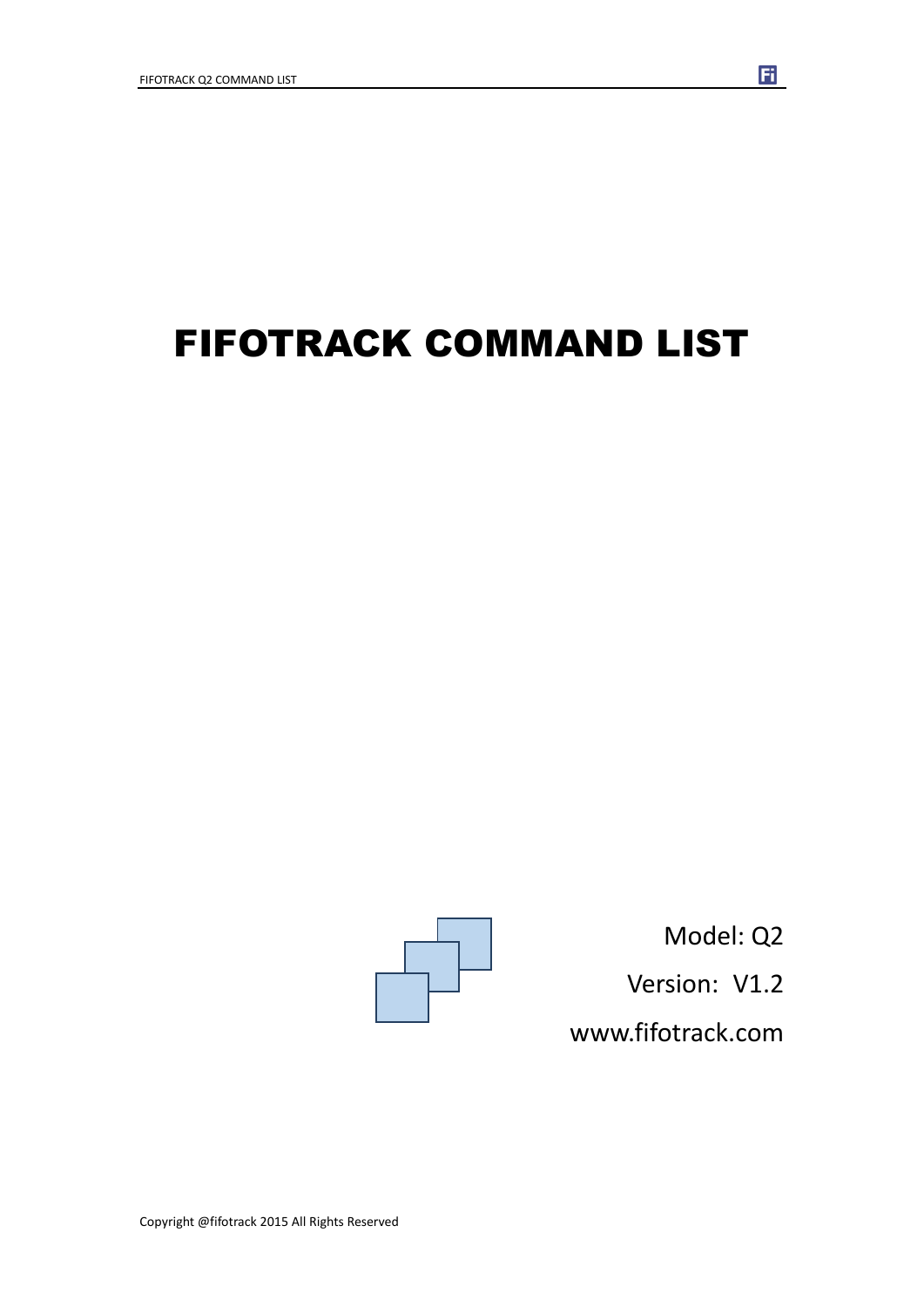### **Copyright and Disclaimer**

 All copyrights belong to Shenzhen fifotrack Solution Co., Ltd. You are not allowed to revise, copy or spread this file in any form without consent of fifotrack.

Ħ

- $\odot$   $\Box$  is trademark of fifotrack, protected by law.
- Please read this user guide carefully before installation to avoid any possible personal injury or property loss.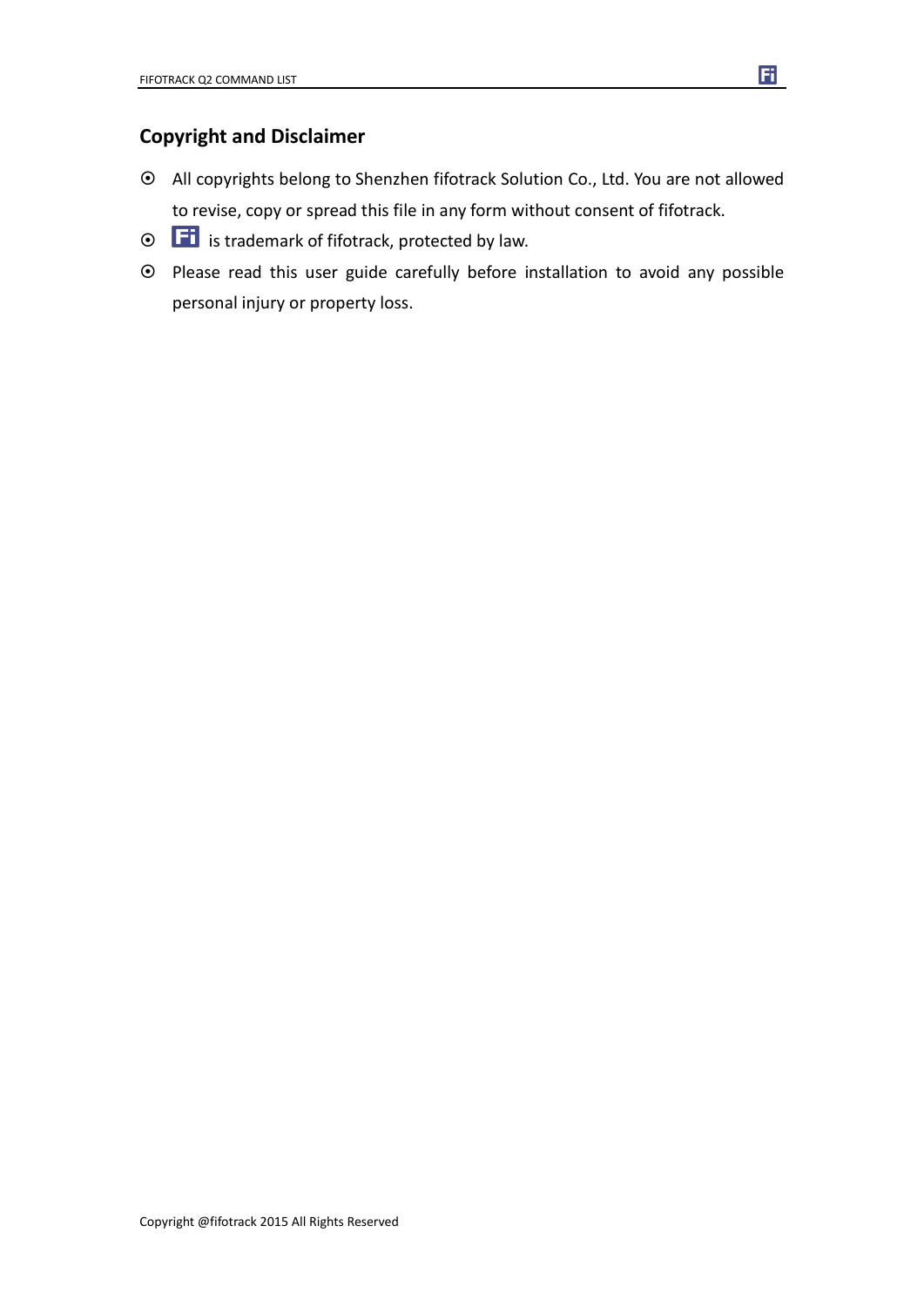### **Document History**

| Version | <b>Revision Date</b> | Author  | Detail                             |
|---------|----------------------|---------|------------------------------------|
| V1.3    | May 11, 2022         | Vito Hu | Add B73 command                    |
| V1.2    | Mar 25, 2022         | Vito Hu | Add B36 command; Add 31 alarm code |
| V1.1    | Aug 18, 2021         | Vito Hu | <b>Revision Version</b>            |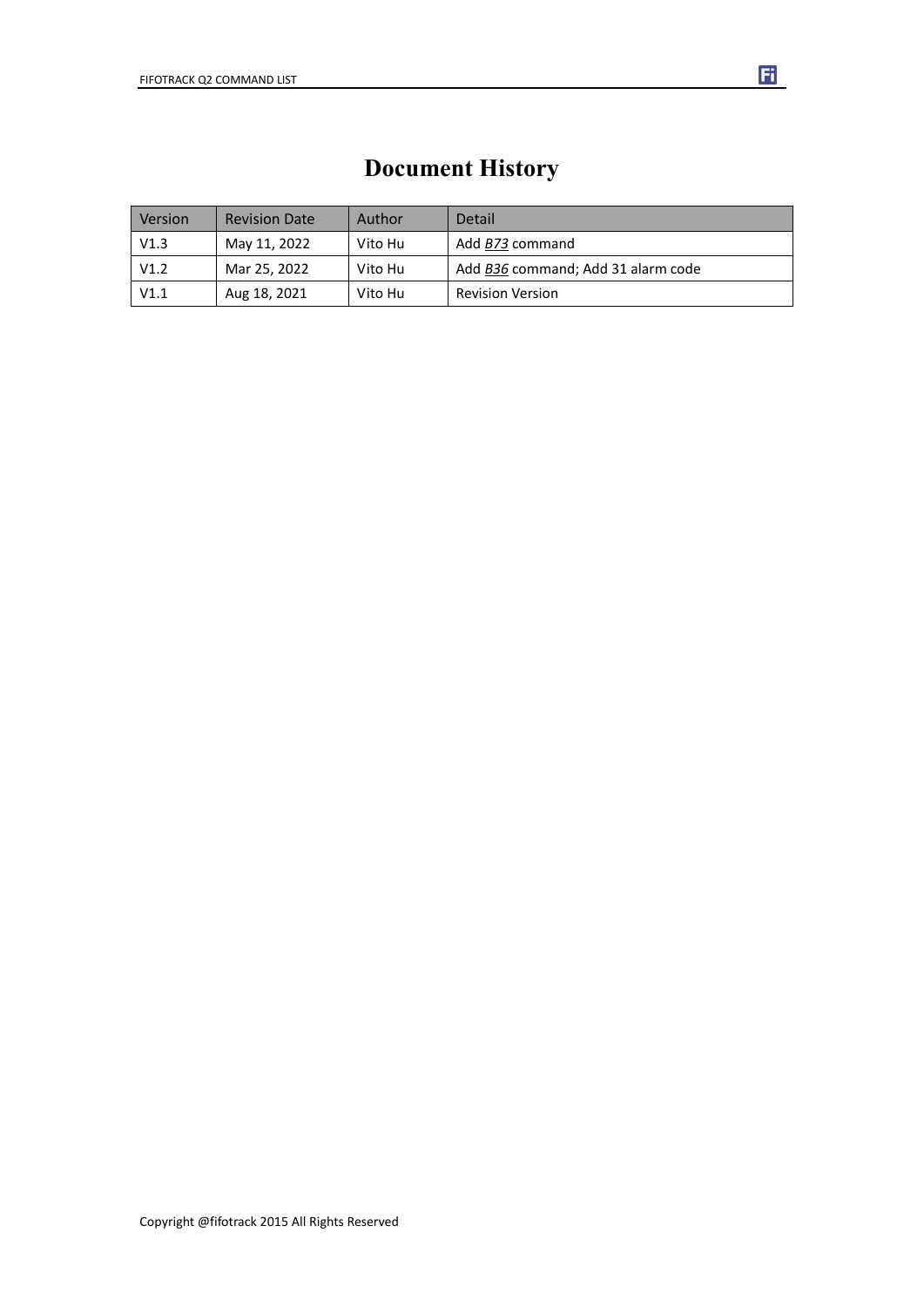

### **Contents**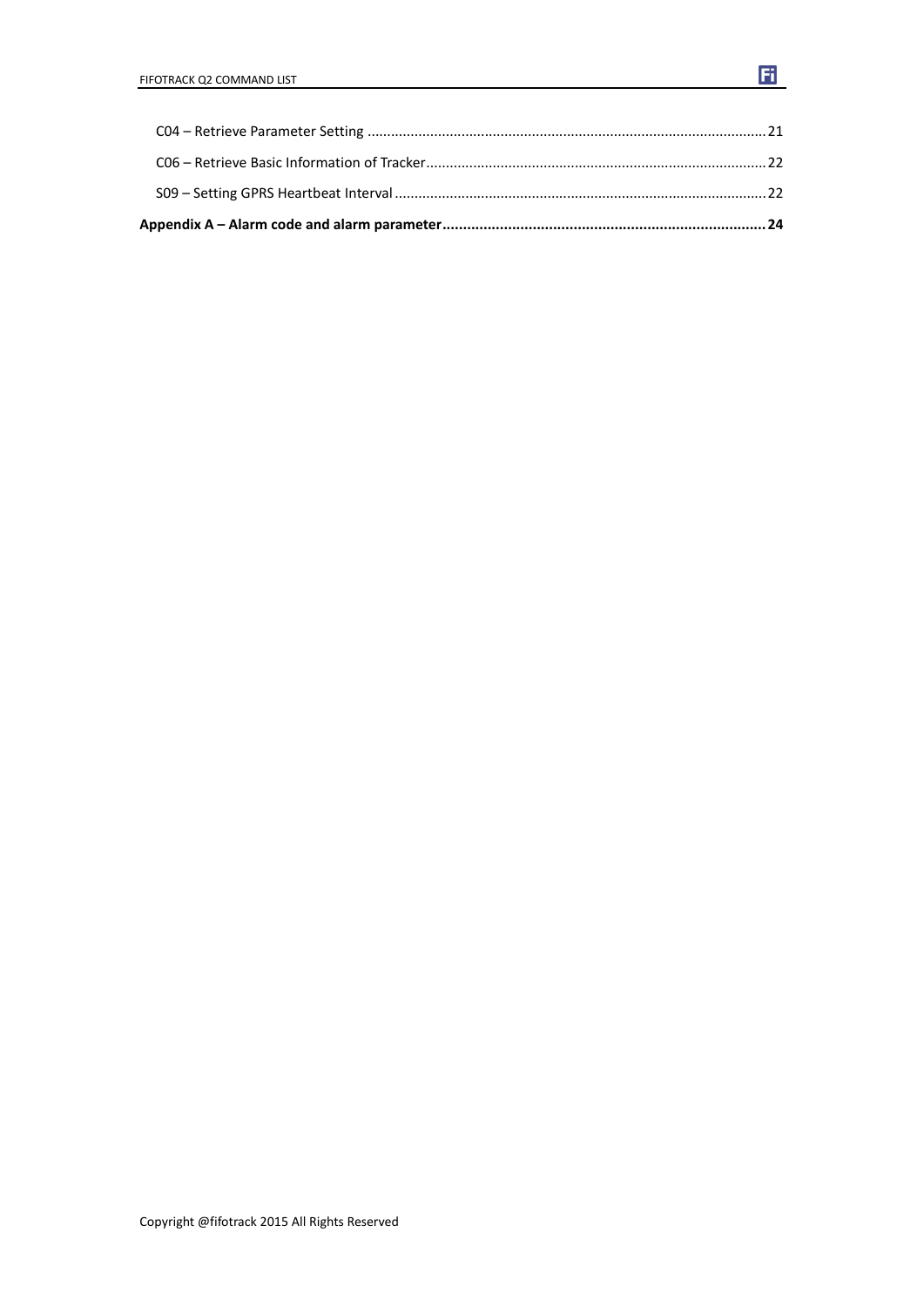### **1 GPRS Command Format**

#### **GPRS uplink (i.e.: Data is sent from terminal to platform) command format:**

\$\$<pack-len>,<ID>,<work-no>,<cmd-code>,<cmd-para>\*<checksum>\r\n

#### **GPRS downlink (i.e.: Data is sent form platform to terminal) command format:**

##<pack-len>,<ID>,<work-no>,<cmd-code>,<cmd-para>\*<checksum>\r\n

#### **Remarks:**

- Comma (,) is used to separate data field, and it is necessary. There is no space before or after comma.
- pack-len: Package Length, decimal string format, the field of *pack-len* is {*,<ID>,<work-no>,<cmd-code>,<cmd-para>*}, be careful, comma(,) in front of *ID* included.
- ID: Terminal ID, default IMEI.
- work-no: working number, hexadecimal string format, cyclic accumulation from 1 to 0xFFFF.
- $\odot$  cmd-code: Command code, or specification of data type.
- cmd-para: parameter or description of *cmd-code*, which is described in the following chapter.
- checksum: checksum of package, 2 bytes hexadecimal string format, XOR of {*<pack-len>,<ID>,<work-no>,<cmd-code>,<cmd-para>*}.
- \r\n: End of package, i.e. <CR><LF>.
- Without specification, multi-byte binary data in *cmd-para* uses big endian format, i.e. Most Significant Byte first.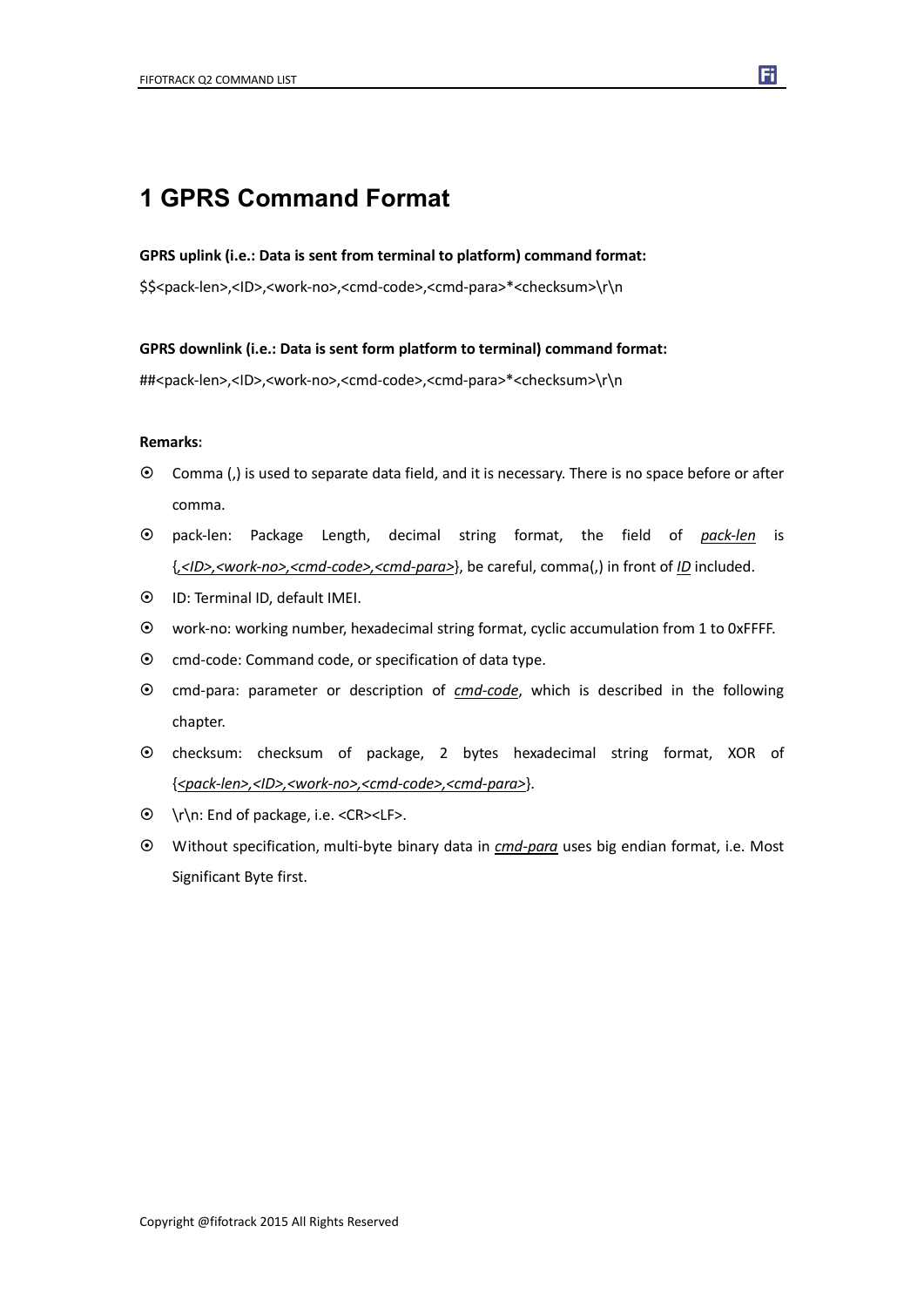## **2 SMS Command Format**

#### **Sending SMS (from mobile to tracker) command format:**

<password>,<cmd-code>,<cmd-para>

#### **Reply SMS (from tracker to mobile) data format:**

<cmd-code>,<proc-result>

01 password: SMS password, 6 digits, default "000000". *B10* command can be used to change password

- 02 cmd-code: command code, the same as *cmd-code* filed in GPRS command.
- 03 cmd-para: command parameter, the same as *cmd-para* filed in GPRS command.
- 04 proc-result: command process result

OK – Succeed.

05 SMS command with invalid password, or with incorrect format, no reply will be sent.

Ħ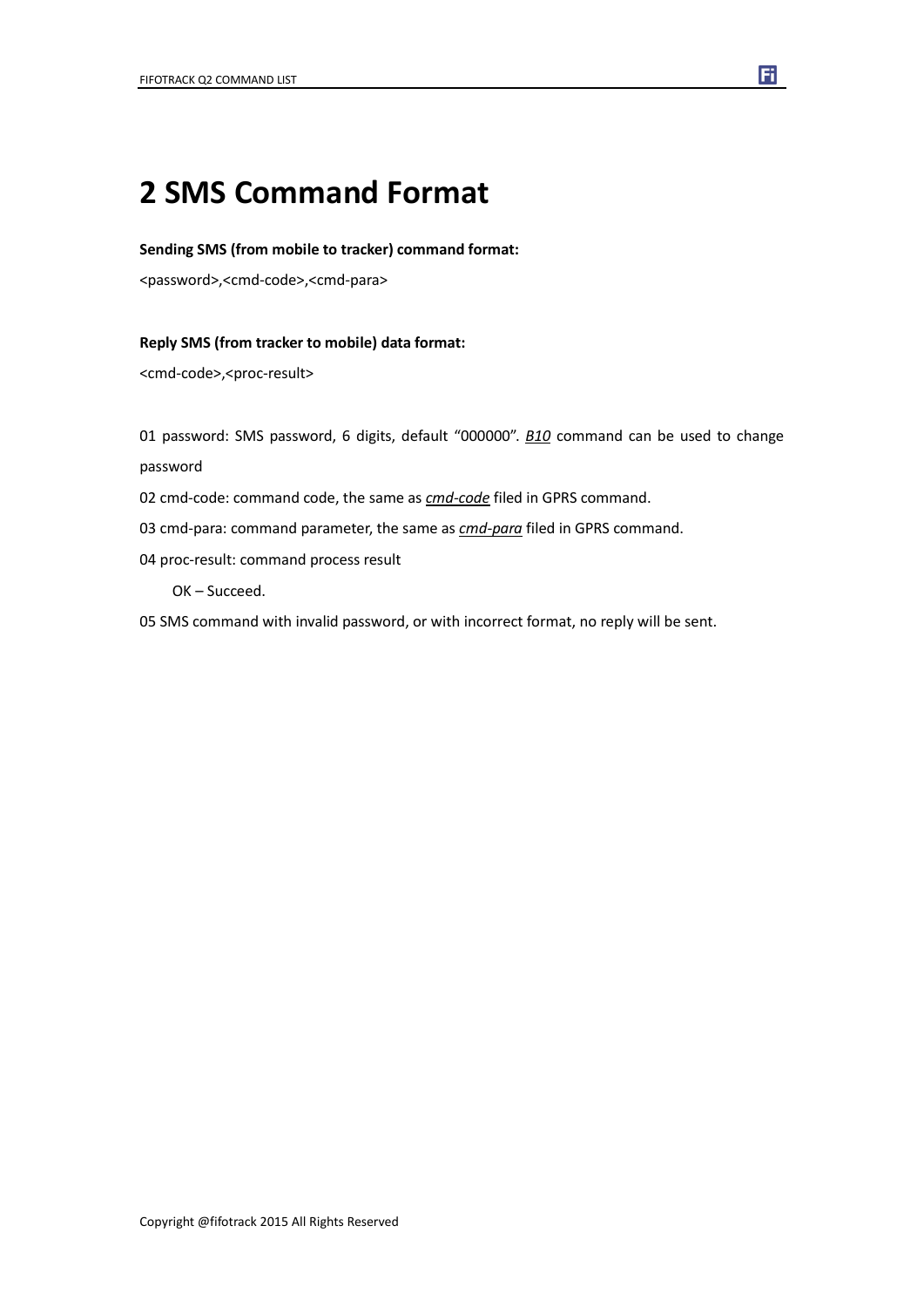## **3 Serial port (COM) Command Format**

#### **Setting command format:**

#<cmd-code>,<cmd-para><CR><LF>

#### **Reply data format:**

#<cmd-code>,<proc-result><CR><LF>

cmd-code, cmd-para: the same as corresponding filed of GPRS/SMS command. proc-result: SMS command procession result OK – Succeed. UNSUPPORT – Command not supported. FAILED –Procession failed.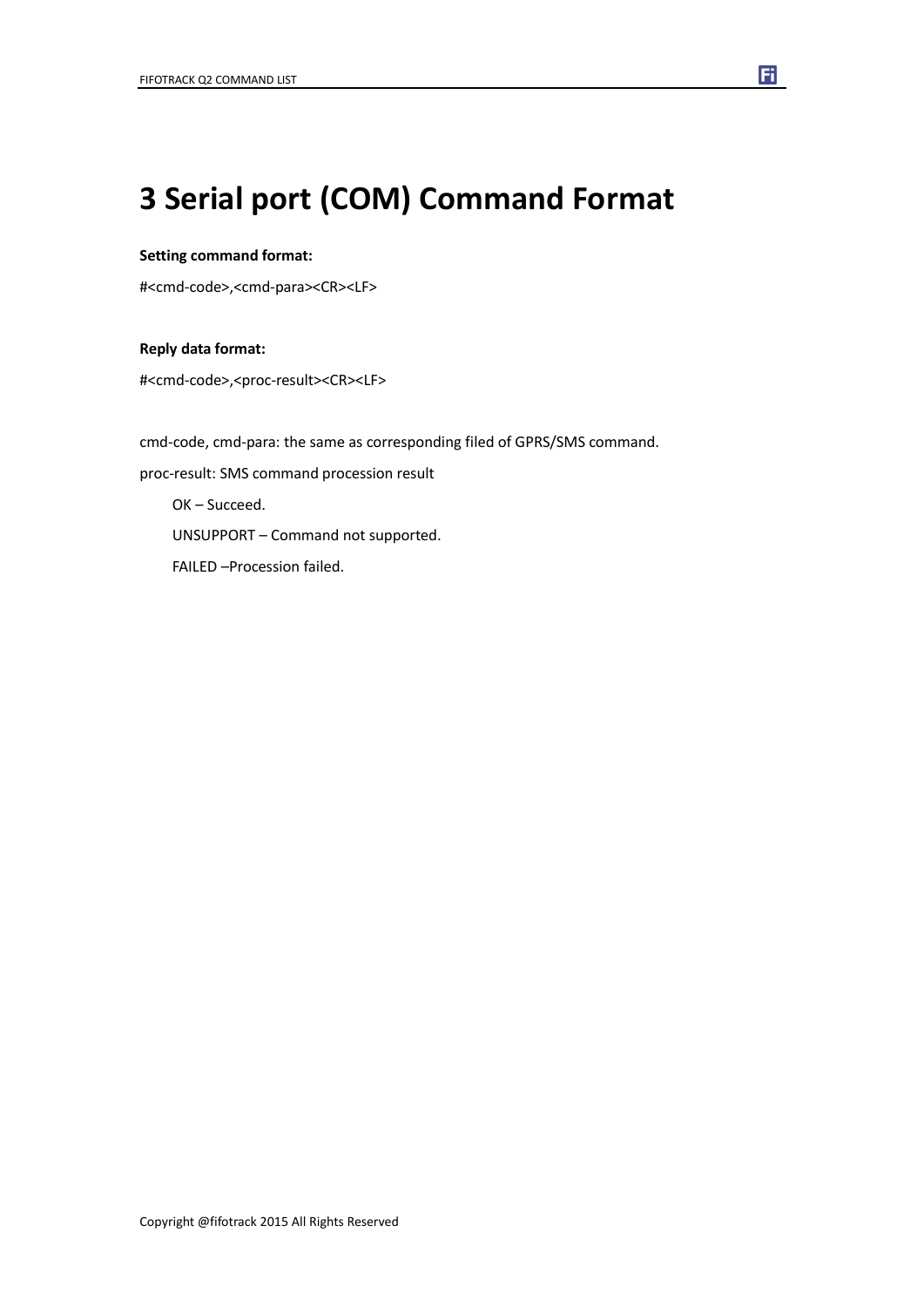## **4 Command Writing Specification**

- Comma (,) is used to separate multi-filed, there is no space before and after comma.
- For command with multi parameters, filed(s) can be empty, the corresponding parameter is set to default.

- The following chapters describe *cmd-code* and *cmd-para.*
- The "Retrieve" row in the following chapters describes the corresponding query command.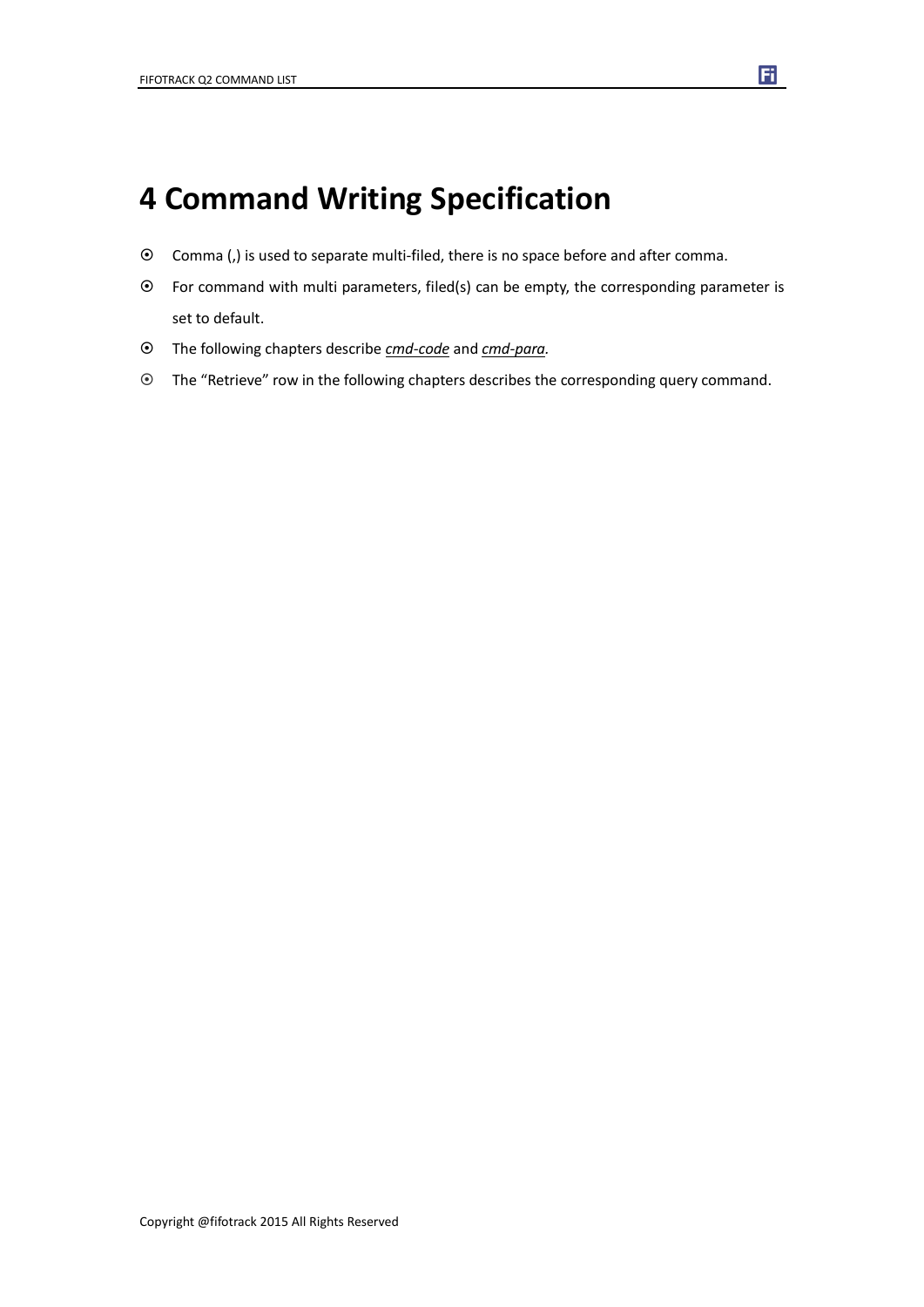## **5 Command List**

| <b>B00 – Setting GPRS Parameters</b> |                                                          |  |
|--------------------------------------|----------------------------------------------------------|--|
| Source                               | GPRS/COM/SMS                                             |  |
| Description                          | B00, <ip-domain>,<remote-port></remote-port></ip-domain> |  |
|                                      | 01 IP-domain: server IP or domain.                       |  |
|                                      | 02 remote-port: server port.                             |  |
| Reply                                | B00, <err code=""></err>                                 |  |
|                                      | 01 err code: procession error code.                      |  |
|                                      | $OK - Succeed.$                                          |  |
|                                      | UNSUPPORT - Command not supported.                       |  |
|                                      | FAILED - Procession failed.                              |  |
| Example                              | B00,47.88.35.165,10502                                   |  |
|                                      | 01 Set main server: IP-47.88.35.165, port-10502.         |  |
| Retrieve                             | C04,B00                                                  |  |

| <b>B01 – Setting GPRS APN Parameters</b> |                                                                                          |  |
|------------------------------------------|------------------------------------------------------------------------------------------|--|
| Source                                   | GPRS/COM/SMS                                                                             |  |
| Description                              | B01, <apn_name>, <apn_usr>, <apn_pwd></apn_pwd></apn_usr></apn_name>                     |  |
|                                          | 01 apn_name: APN name.                                                                   |  |
|                                          | 02 apn_usr: APN user name.                                                               |  |
|                                          | 03 apn_pwd: APN password.                                                                |  |
|                                          | 04 Leave <i>apn usr</i> and <i>apn pwd</i> fields empty, if neither APN username nor APN |  |
|                                          | password exists.                                                                         |  |
|                                          | 05 Contact to local ISP for APN detail.                                                  |  |
| Reply                                    | B01, <err_code></err_code>                                                               |  |
|                                          | 01 err_code: procession error code.                                                      |  |
|                                          | $OK - Succeed.$                                                                          |  |
|                                          | UNSUPPORT – Command not supported.                                                       |  |
|                                          | <b>FAILED - Procession failed.</b>                                                       |  |
| Example                                  | B01, cmnet                                                                               |  |
|                                          | 01 Set APN name to "cmnet", APN login username and password empty.                       |  |
| Retrieve                                 | C04, B01                                                                                 |  |

| <b>B02 - Setting GPRS Link Protocol</b> |              |
|-----------------------------------------|--------------|
| Source                                  | GPRS/COM/SMS |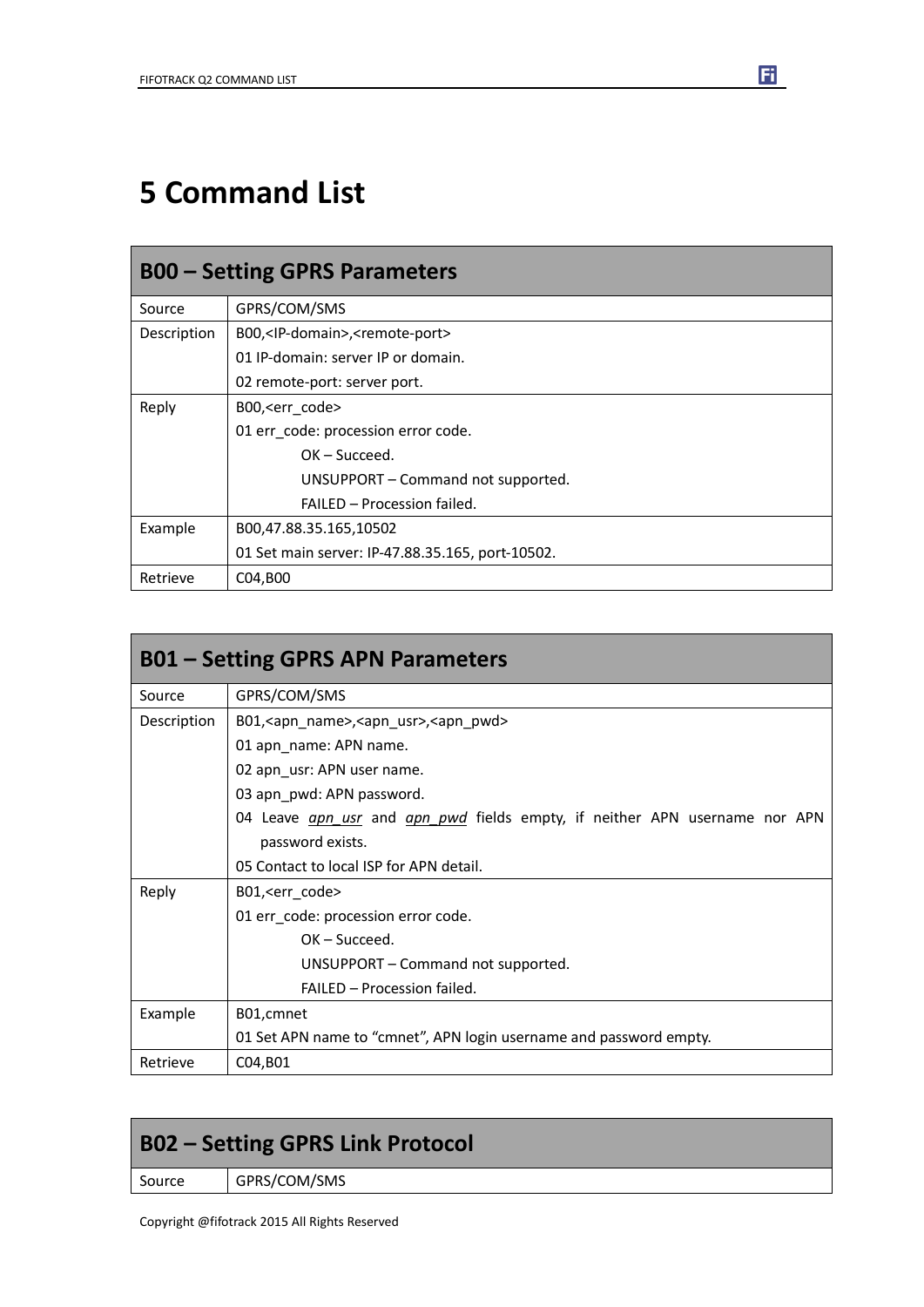| Description | B02, <link type=""/>                               |  |
|-------------|----------------------------------------------------|--|
|             | 01 link type: Link protocol, value "TCP" or "UDP". |  |
|             | 02 default "TCP" protocol.                         |  |
| Reply       | B02, <err code=""></err>                           |  |
|             | 01 err_code: procession error code.                |  |
|             | $OK - Succeed.$                                    |  |
|             | UNSUPPORT – Command not supported.                 |  |
|             | FAILED - Procession failed.                        |  |
| Example     | B02,TCP                                            |  |
|             | 01 Set link protocol to TCP.                       |  |
| Retrieve    | C04, B02                                           |  |

|             | <b>B03 – Setting Tracking Time Interval</b>                                                        |
|-------------|----------------------------------------------------------------------------------------------------|
| Source      | GPRS/COM/SMS                                                                                       |
| Description | B03, <moving_tmr>,<stop_tmr></stop_tmr></moving_tmr>                                               |
|             | 01 moving tmr: time interval when moving, unit s, default 30s. When <i>moving tmr==0</i> ,         |
|             | tracking disabled for moving status.                                                               |
|             | 02 stop_tmr: time interval when stop, unit s, default 30s. When stop tmr==0, tracking              |
|             | disabled for stop status                                                                           |
|             | 03 When <i>stop tmr</i> field empty, it is set to the same value as <i>moving tmr</i>              |
| Reply       | B03, <err_code></err_code>                                                                         |
|             | 01 err_code: procession error code.                                                                |
|             | $OK - Succeed.$                                                                                    |
|             | UNSUPPORT – Command not supported.                                                                 |
|             | FAILED - Procession failed.                                                                        |
| Example     | B03,60                                                                                             |
|             | 01 Set both <i>moving tmr</i> and <i>stop tmr</i> to 60s, tracker uploads position data every 60s. |
|             | B03,60,0                                                                                           |
|             | 01 Set <i>moving tmr</i> to 60s, and <i>stop tmr</i> to 0, tracker uploads data every 60s when     |
|             | moving, and stops uploading for stop status.                                                       |
| Retrieve    | C04,B03                                                                                            |

| <b>B10 – Setting SMS Password</b> |                                                       |  |
|-----------------------------------|-------------------------------------------------------|--|
| Source                            | GPRS/COM/SMS                                          |  |
| Description                       | B10, <sms pwd=""></sms>                               |  |
|                                   | 01 sms pwd: SMS password, 6 digits, default "000000". |  |
| Reply                             | B10, <err code=""></err>                              |  |
|                                   | 01 err_code: procession error code.                   |  |
|                                   | $OK - Succeed.$                                       |  |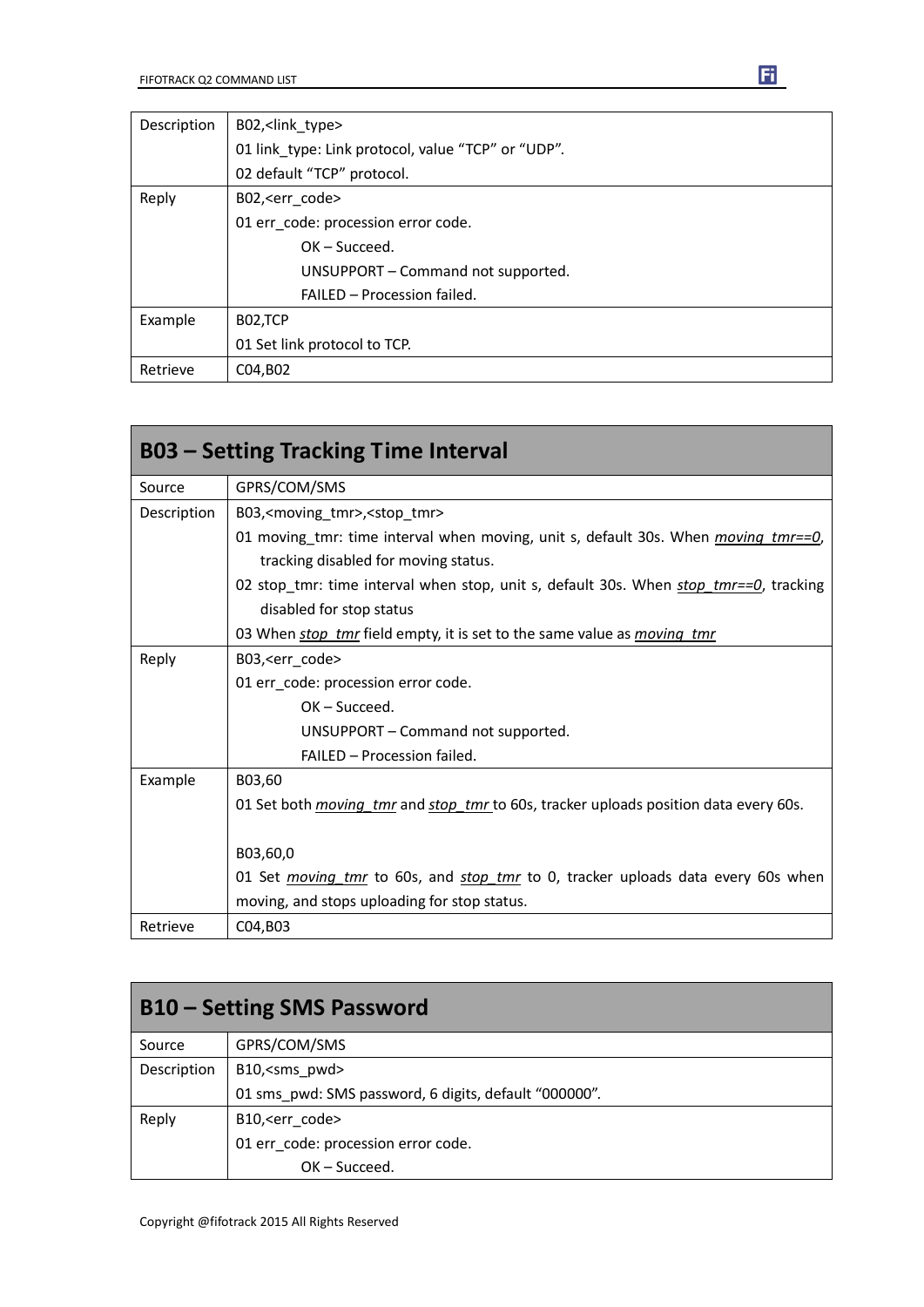|          | UNSUPPORT - Command not supported.                                      |
|----------|-------------------------------------------------------------------------|
|          | FAILED - Procession failed.                                             |
| Example  | B <sub>10</sub> ,472627                                                 |
|          | 01 Set SMS password to "472627".                                        |
|          |                                                                         |
|          | B10,47262A                                                              |
|          | 01 Invalid command, because SMS password needs to be a 6 digits string. |
| Retrieve | C04,B10                                                                 |

| <b>B11 – Setting SOS Number</b> |                                                                             |  |
|---------------------------------|-----------------------------------------------------------------------------|--|
| Source                          | GPRS/COM/SMS                                                                |  |
| Description                     | B11, <sos_num1>,<sos_num2>,<sos_num3></sos_num3></sos_num2></sos_num1>      |  |
|                                 | 01 sos num1, 2, 3: SOS numbers to be set; 3 numbers can be set at most.     |  |
|                                 | 02 Refer to B23 for the function of SOS number(s).                          |  |
| Reply                           | B11, <err code=""></err>                                                    |  |
|                                 | 01 err code: procession error code.                                         |  |
|                                 | $OK - Succeed.$                                                             |  |
|                                 | UNSUPPORT - Command not supported.                                          |  |
|                                 | FAILED - Procession failed.                                                 |  |
| Example                         | B11,15698210011,,15698210200                                                |  |
|                                 | 01 Set sos num1 to 15698210011, sos num2 to empty, sos num3 to 15698210200. |  |
| Retrieve                        | C04, B11                                                                    |  |

| <b>B14 – Setting SMS Time Zone</b> |                                                                                    |  |
|------------------------------------|------------------------------------------------------------------------------------|--|
| Source                             | GPRS/COM/SMS                                                                       |  |
| Description                        | B14, <tzone></tzone>                                                               |  |
|                                    | 01 tzone: time zone, range $[-12, 12]$ .                                           |  |
|                                    | 02 Default value of tzone is 0.                                                    |  |
|                                    | 03 When SMS time zone is set, all tracking/alarm SMS use tzone for date & time.    |  |
|                                    | 04 B14 setting doesn't affect date & time in GPRS package, which always uses UTC-0 |  |
|                                    | time zone.                                                                         |  |
| Reply                              | B14, <err code=""></err>                                                           |  |
|                                    | 01 err_code: procession error code.                                                |  |
|                                    | $OK - Succeed.$                                                                    |  |
|                                    | UNSUPPORT – Command not supported.                                                 |  |
|                                    | FAILED - Procession failed.                                                        |  |
| Example                            | $B14,-8$                                                                           |  |
| Retrieve                           | C04, B14                                                                           |  |

Copyright @fifotrack 2015 All Rights Reserved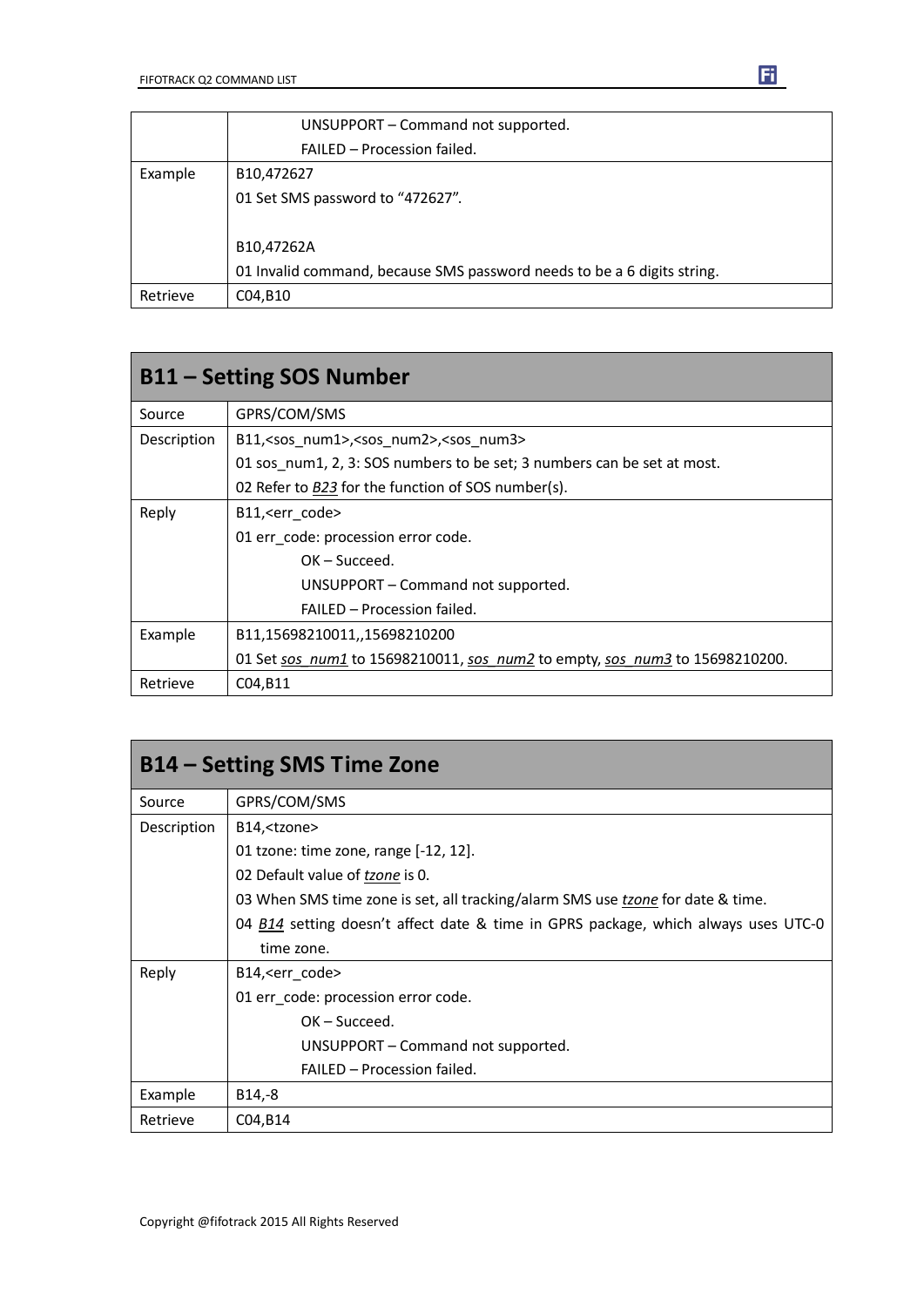| <b>B17 - Clear Blind Data</b> |                                        |
|-------------------------------|----------------------------------------|
| Source                        | GPRS/COM/SMS                           |
| Description                   | B17, < data_type>                      |
|                               | 01 data_type: blind data type.         |
|                               | $1 - GPRS$ Blind.                      |
|                               | $2 -$ SMS blind.                       |
|                               | 3 – Both GPRS and SMS blind.           |
| Reply                         | B17, < err_code>                       |
|                               | 01 err_code: procession error code.    |
|                               | $OK - Succeed.$                        |
|                               | UNSUPPORT - Command not supported.     |
|                               | FAILED - Procession failed.            |
| Example                       | B17,3                                  |
|                               | 01 Clear both GPRS and SMS blind data. |
| Retrieve                      | <b>UNSUPPORT</b>                       |

| <b>B19 - Setting Circle geo-fence</b> |                                                                                                    |
|---------------------------------------|----------------------------------------------------------------------------------------------------|
| Source                                | GPRS/COM/SMS                                                                                       |
| Description                           | B19, <index>,<flag>,<radium>,<lat>,<lon></lon></lat></radium></flag></index>                       |
|                                       | 01 index: fence index, value 1~4, i.e.: 4 geo-fence can be set at most.                            |
|                                       | 02 flag: alarm flag                                                                                |
|                                       | flag=1: Trigger alarm when exit fence.                                                             |
|                                       | flag=2: Trigger alarm when enter fence.                                                            |
|                                       | flag=3: Trigger alarm both enter and exit fence.                                                   |
|                                       | 03 radium: radium of circle geo-fence, unit meter.                                                 |
|                                       | 04 lat: latitude of center point, decimal string format.                                           |
|                                       | 05 Ion: longitude of center point, decimal string format.                                          |
|                                       | 06 When <i>flag, radium, lat, lon</i> are empty, delete goe-fence specified by <i>index</i> ; When |
|                                       | index=0 or empty, delete all.                                                                      |
| Reply                                 | B19, <err code=""></err>                                                                           |
|                                       | 01 err_code: procession error code.                                                                |
|                                       | $OK - Succeed.$                                                                                    |
|                                       | UNSUPPORT - Command not supported.                                                                 |
|                                       | FAILED - Procession failed.                                                                        |
| Example                               |                                                                                                    |
| Retrieve                              | C04, B19, <index></index>                                                                          |
|                                       | 01 index: fence index, value 1~8, the same as <i>index</i> field in setting command.               |

Ħ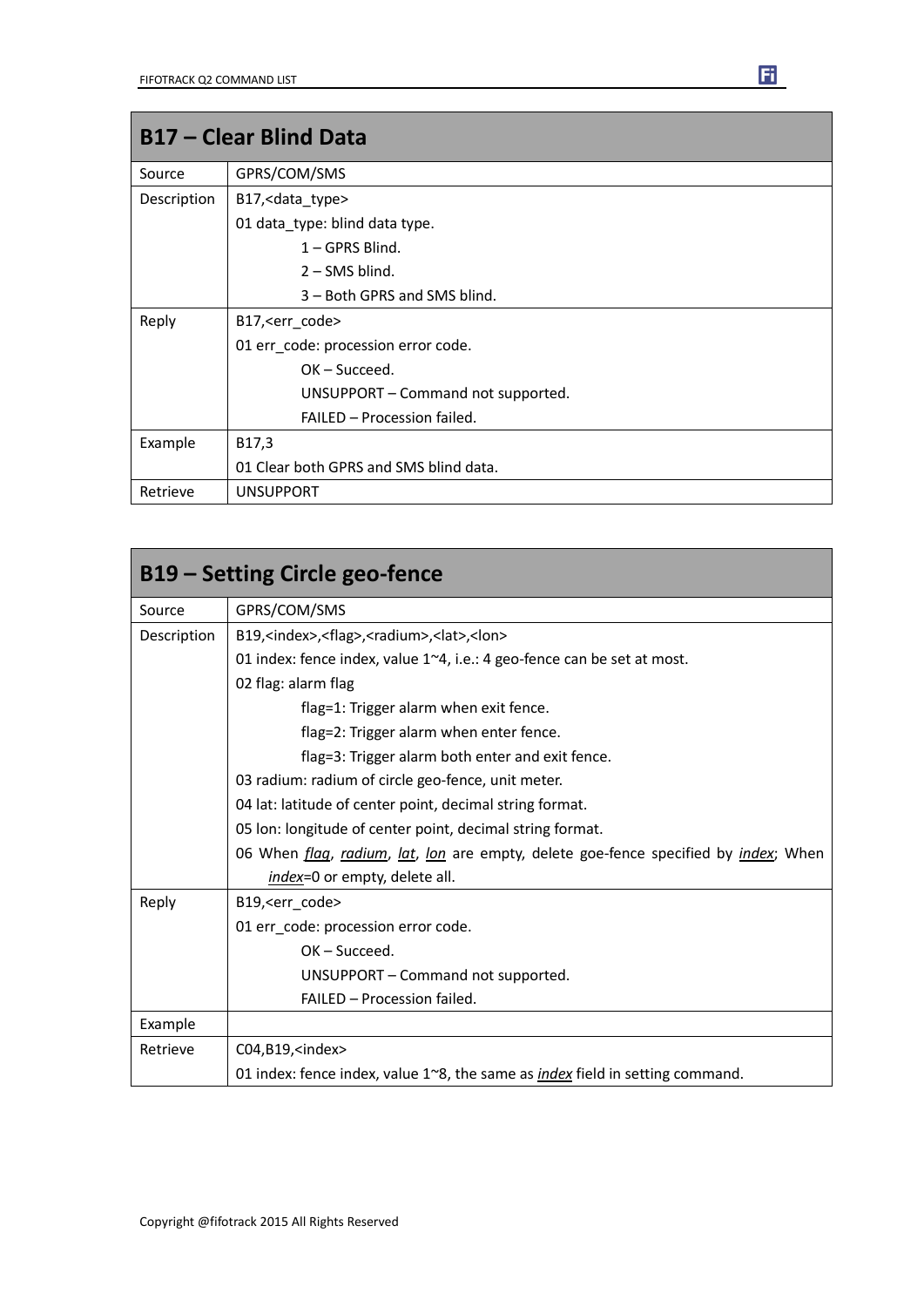| <b>B23 - Setting Alarm Action</b> |                                                                                                               |
|-----------------------------------|---------------------------------------------------------------------------------------------------------------|
| Source                            | GPRS/COM/SMS                                                                                                  |
| Description                       | B23, <alm-code>,<gprs><sms><two-way-call><monitor-call></monitor-call></two-way-call></sms></gprs></alm-code> |
|                                   | 01 alm-code: Alarm type, refer to Appendix -A.                                                                |
|                                   | 02 GPRS: Disable/enable GPRS uploading.                                                                       |
|                                   | 03 SMS: Disable/enable SMS to SOS number.                                                                     |
|                                   | 04 two-way-call: Disable/enable SOS number dialing under two-way conversation, set to                         |
|                                   | 0 for actual usage.                                                                                           |
|                                   | 05 monitor-call: Disable/enable SOS number dialing under monitor mode.                                        |
|                                   | 06 When both two-way-call and monitor-call are set, monitor-call is valid, while                              |
|                                   | two-way-call ignored.                                                                                         |
|                                   | 07 two-way-call or monitor-call is valid when SOS number set, refer to <b>B11</b> command for                 |
|                                   | SOS number(s) setting.                                                                                        |
| Reply                             | B23, <err_code></err_code>                                                                                    |
|                                   | 01 err code: procession error code.                                                                           |
|                                   | OK-Succeed.                                                                                                   |
|                                   | UNSUPPORT - Command not supported.                                                                            |
|                                   | FAILED - Procession failed.                                                                                   |
| Example                           | B23,2,1101                                                                                                    |
|                                   | 01 Set action when SOS triggered:                                                                             |
|                                   | a Sending GPRS alarm data to platform.                                                                        |
|                                   | b Sending alarm SMS with CO1 format to SOS number.                                                            |
|                                   | c Dial SOS numbers under monitor mode.                                                                        |
| Retrieve                          | C04,B23, <alm-code></alm-code>                                                                                |
|                                   | 01 alm-code: Alarm type, refer to <i>Appendix-A</i> . The same as <i>alm-code</i> field in setting            |
|                                   | command.                                                                                                      |

| <b>B26 – Setting Alarm SMS Head String</b> |                                                                                                       |
|--------------------------------------------|-------------------------------------------------------------------------------------------------------|
| Source                                     | GPRS/COM/SMS                                                                                          |
| Description                                | B26, <alm-code>,<sms_string></sms_string></alm-code>                                                  |
|                                            | 01 alm-code: Alarm type, refer to Appendix -A.                                                        |
|                                            | 02 sms string: SMS head string, 16 bytes length at most.                                              |
|                                            | 03 When send "B26" only, with <i>alm-code</i> and <i>sms string</i> fields empty, set all head string |
|                                            | to default                                                                                            |
|                                            | 04 Refer to <i>Appendix-A</i> for default string.                                                     |
| Reply                                      | B26, <err code=""></err>                                                                              |
|                                            | 01 err code: error code.                                                                              |
|                                            | $OK - Succeed.$                                                                                       |
|                                            | UNSUPPORT – Command not supported.                                                                    |
|                                            | FAILED - Processing failed.                                                                           |
| Example                                    | <b>B26,2,HELP</b>                                                                                     |

٦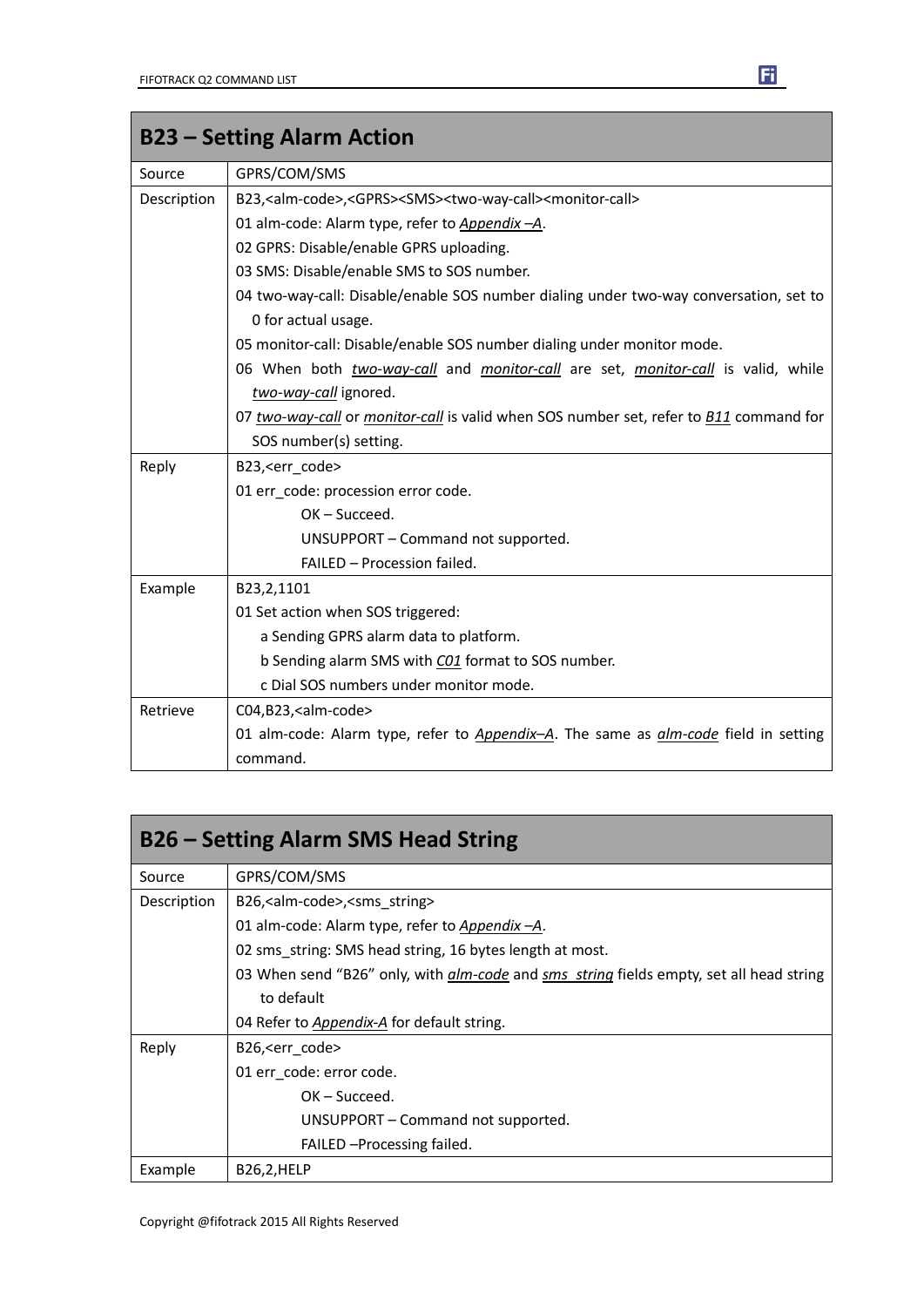|          | 01 Set SMS head string of SOS to "HELP".                                                    |
|----------|---------------------------------------------------------------------------------------------|
| Retrieve | $CO4, B26,$ <alm-code></alm-code>                                                           |
|          | 01 alm-code: Alarm type, refer to Appendix -A. The same as <i>alm-code</i> field in setting |
|          | command.                                                                                    |

 $\mathbf{E}$ 

| <b>B29 - Setting Sensitivity of Motion Sensor</b> |                                                                                            |
|---------------------------------------------------|--------------------------------------------------------------------------------------------|
| Source                                            | GPRS/COM/SMS                                                                               |
| Description                                       | B29, <level></level>                                                                       |
|                                                   | 01 level: sensitivity of motion sensor, value [0, 100], default 10; the smaller value, the |
|                                                   | higher sensitivity                                                                         |
| Reply                                             | B29, <err code=""></err>                                                                   |
|                                                   | 01 err code: procession error code.                                                        |
|                                                   | $OK - Succeed.$                                                                            |
|                                                   | UNSUPPORT – Command not supported.                                                         |
|                                                   | FAILED - Procession failed.                                                                |
| Example                                           | B29,20                                                                                     |
| Retrieve                                          | C04,B29                                                                                    |

| <b>B31 – Setting SOS Number Attribute</b> |                                                                                                              |  |
|-------------------------------------------|--------------------------------------------------------------------------------------------------------------|--|
| Source                                    | GPRS/COM/SMS                                                                                                 |  |
| Description                               | B31, <sos-num-idx>,<two-way-call>,<monitor>,<pos-sms></pos-sms></monitor></two-way-call></sos-num-idx>       |  |
|                                           | 01 Set SOS number attribute, refer to B11 command for SOS number setting.                                    |  |
|                                           | 02 sos-num-idx: SOS index, value 1, 2, 3, which corresponds to SOS number set by <b>B11</b><br>command.      |  |
|                                           | 03 two-way-call: attribute of two-way conversation.                                                          |  |
|                                           | 04 monitor: attribute of monitor-mode conversation.                                                          |  |
|                                           | 05 pos-sms: attribute of position SMS.                                                                       |  |
|                                           | 06 Description of attributes:                                                                                |  |
|                                           | two-way-call: Pressing SOS button to pick up incoming phone-call in two-way                                  |  |
|                                           | conversation mode.                                                                                           |  |
|                                           | monitor: tracker automatically picks up incoming phone-call in monitor mode.                                 |  |
|                                           | pos-sms: Tracker sends position SMS after incoming phone-call ends. Refer to                                 |  |
|                                           | C01 command for SMS format.                                                                                  |  |
|                                           | 07 When both <i>two-way-call</i> and <i>monitor</i> are set, <i>monitor</i> is valid, i.e.: tracker picks up |  |
|                                           | phone-call in monitor mode.                                                                                  |  |
|                                           | 08 When the command string has only sos-num-idx field, default attribute is set to                           |  |
|                                           | corresponding SOS number.                                                                                    |  |
|                                           | 09 Default attribute of SOS number: two-way-call and pos-sms.                                                |  |
| Reply                                     | B31, <err code=""></err>                                                                                     |  |
|                                           | 01 err_code: procession error code.                                                                          |  |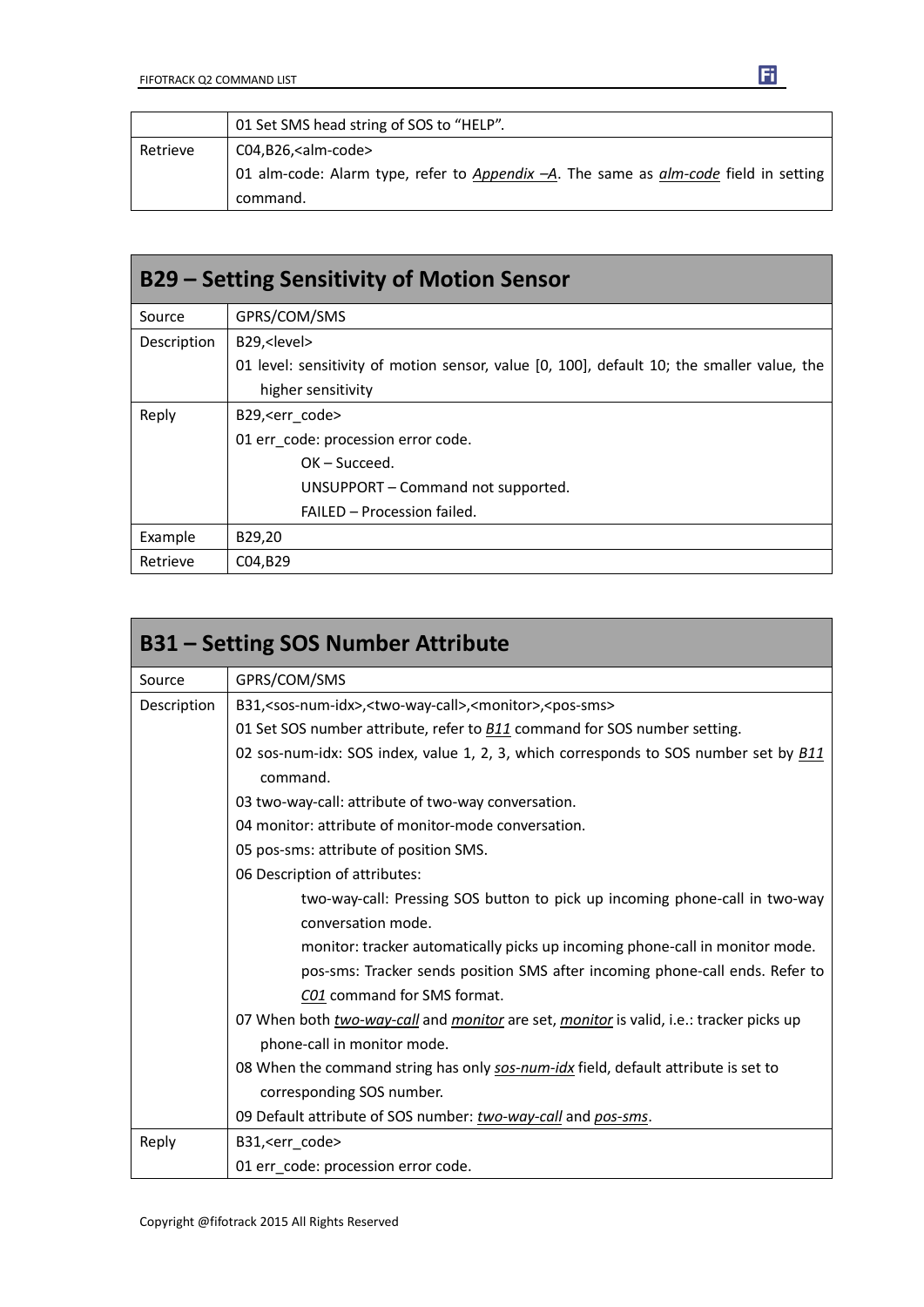|          | $OK - Succeed.$                                                                     |
|----------|-------------------------------------------------------------------------------------|
|          | UNSUPPORT - Command not supported.                                                  |
|          | FAILED - Procession failed.                                                         |
| Example  | B31,1,1,1,1                                                                         |
|          | 01 Set attribute of the first SOS number: tracker automatically picks up incoming   |
|          | phone-call under monitor mode, reply a position SMS.                                |
| Retrieve | $CO4, B31, <$ sos-num $>$                                                           |
|          | 01 sos-num: SOS index, value 1, 2, 3. The same as sos-num field in setting command. |

| <b>B36 - Setting Tilt Detection</b> |                                                                                                           |
|-------------------------------------|-----------------------------------------------------------------------------------------------------------|
| Source                              | GPRS/COM/SMS                                                                                              |
| Description                         | B36, <enable>, <pre-alarm-t>, <alarm-t>, <rst-on-motion></rst-on-motion></alarm-t></pre-alarm-t></enable> |
|                                     | 01 Angle of detection exceeds 35°, and last for more than 10s, it is regards as "Tilt"                    |
|                                     | 02 enable: 0~Disable tilt detection (default); 1~Enable                                                   |
|                                     | 03 pre-alarm-t: pre-alarm duration, unit second, default 30s, range [0,1000]. When tilt                   |
|                                     | detected, tracker starts vibrating motor and voice displaying to remind user                              |
|                                     | 04 alarm-t: Alarm trigger delay, unit second, default <i>alarm-t=pre-alarm-t</i> , range [0,              |
|                                     | pre-alarm-t]. After tilt detected, tracker do nothing but pre-alarm, and sends GPRS/SMS                   |
|                                     | alarm package when alarm-t expired                                                                        |
|                                     | 05 rst-on-motion: Reset on Motion. Shake to cancel pre-alarm and alarm trigger delay;                     |
|                                     | After cancelled, vibrating motor and voice displaying will be stopped, and NO GPRS/SMS                    |
|                                     | alarm package sent; When rst-on-motion==1, NO pre-alarm vibrating remind/voice                            |
|                                     | display, nor tilt alarm triggered under continuous moving or walking status                               |
| Reply                               | B36, <err_code></err_code>                                                                                |
|                                     | 01 err_code: procession error code.                                                                       |
|                                     | $OK - Succeed.$                                                                                           |
|                                     | UNSUPPORT - Command not supported.                                                                        |
|                                     | FAILED - Procession failed.                                                                               |
| Example                             |                                                                                                           |
| Retrieve                            | C04,B36                                                                                                   |

| <b>B70 – Setting the Functions to Button</b> |                                                                                       |
|----------------------------------------------|---------------------------------------------------------------------------------------|
| Source                                       | GPRS/COM/SMS                                                                          |
| Description                                  | B70, <hangup>,<pwroff-disable></pwroff-disable></hangup>                              |
|                                              | 01 hangup: 1~Press SOS button to hang up phone-call conversation; 0 (default)~Disable |
|                                              | hang-up function of SOS button                                                        |
|                                              | 02 pwroff-disable: 1~PWR key cannot be used to shut down device; 0 (default)~Long     |
|                                              | press PWR key can shut down device                                                    |
| Reply                                        | B70, <err code=""></err>                                                              |
|                                              | 01 err_code: procession error code.                                                   |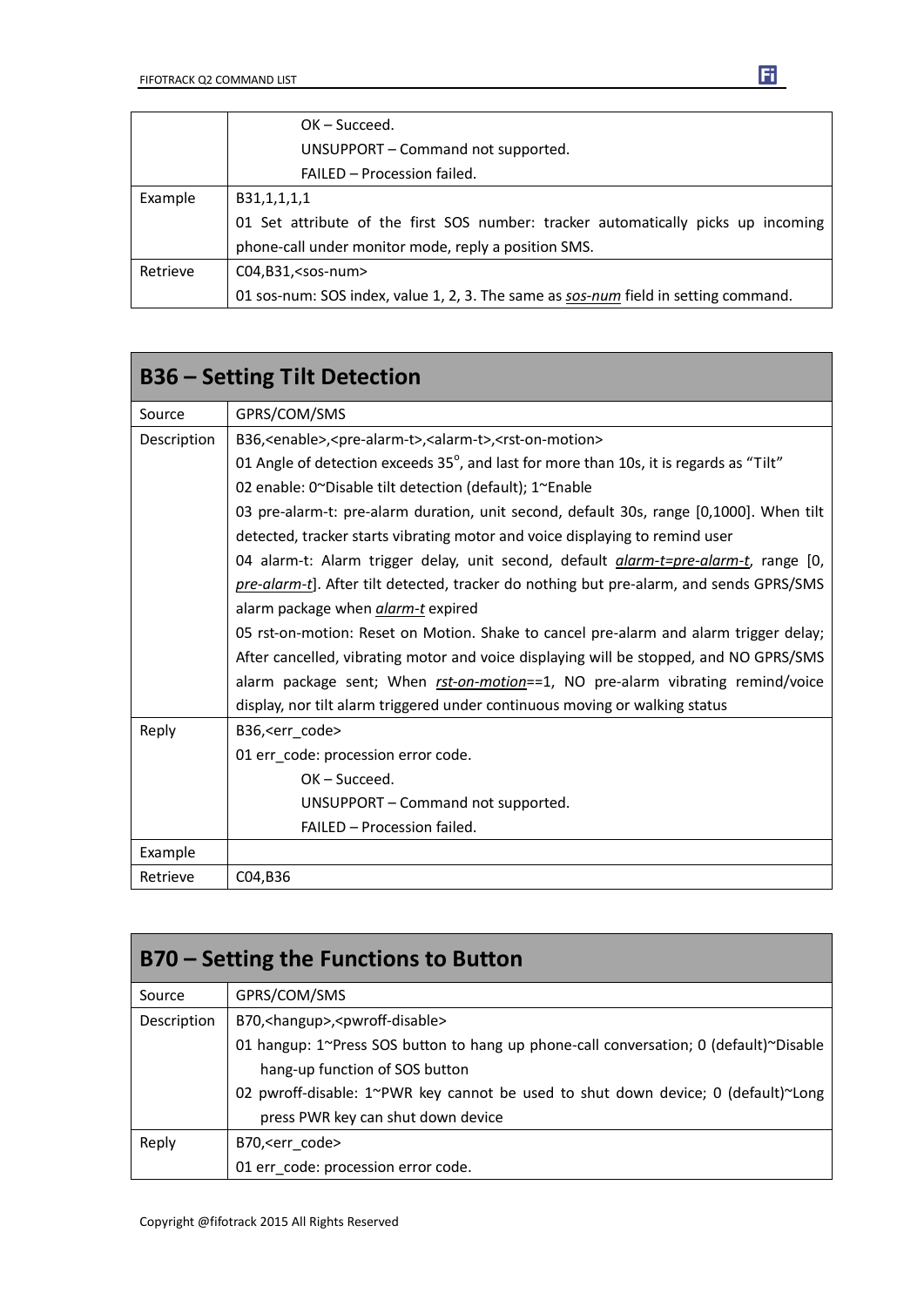|          | OK-Succeed.                        |
|----------|------------------------------------|
|          | UNSUPPORT - Command not supported. |
|          | FAILED - Procession failed.        |
| Example  |                                    |
| Retrieve | C04,B70                            |

| B71 - Setting GPS/WIFI Order |                                                                                         |
|------------------------------|-----------------------------------------------------------------------------------------|
| Source                       | GPRS/COM/SMS                                                                            |
| Description                  | B71, <mode></mode>                                                                      |
|                              | 01 Device supports two methods for positioning, GPS and WIFI, and <b>B71</b> command is |
|                              | used to set the order of use                                                            |
|                              | 02 mode: positioning mode, default <i>mode==0</i> , description as below                |
|                              | mode==0: Mandatory use GPS for all time, device uses GPS to get positioning             |
|                              | information, and uploads to server whether GPS fixed or not.                            |
|                              | $mode==1$ : Device uses GPS first, and switch to WIFI for positioning when GPS failed   |
|                              | mode==2: Device uses WIFI first, and switch to GPS for positioning when no WIFI AP      |
|                              | got                                                                                     |
|                              | 03 Device uploads unfixed GPS package to server when neither GPS nor WIFI positioning   |
|                              | succeed                                                                                 |
| Reply                        | B71, < err_code>                                                                        |
|                              | 01 err_code: procession error code.                                                     |
|                              | $OK - Succeed.$                                                                         |
|                              | UNSUPPORT – Command not supported.                                                      |
|                              | FAILED - Procession failed.                                                             |
| Example                      |                                                                                         |
| Retrieve                     | C04, B71                                                                                |

| B72 – Setting Reminder Mode for Incoming Phone-call |                                                                                    |  |
|-----------------------------------------------------|------------------------------------------------------------------------------------|--|
| Source                                              | GPRS/COM/SMS                                                                       |  |
| Description                                         | B72, <incall-note></incall-note>                                                   |  |
|                                                     | 01 When phone-call incoming, device can reminder user by voice ringer or vibration |  |
|                                                     | 02 incall-note: Reminder mode                                                      |  |
|                                                     | <i>incall-note==0</i> : No reminder for incoming phone-call                        |  |
|                                                     | <i>incall-note==1</i> : voice ringer                                               |  |
|                                                     | <i>incall-note==2</i> : vibration                                                  |  |
|                                                     | incall-note==3 (default): Both voice ringer and vibration                          |  |
| Reply                                               | B72, < err code >                                                                  |  |
|                                                     | 01 err_code: procession error code.                                                |  |
|                                                     | $OK - Succeed.$                                                                    |  |
|                                                     | UNSUPPORT - Command not supported.                                                 |  |

 $\mathbf{E}$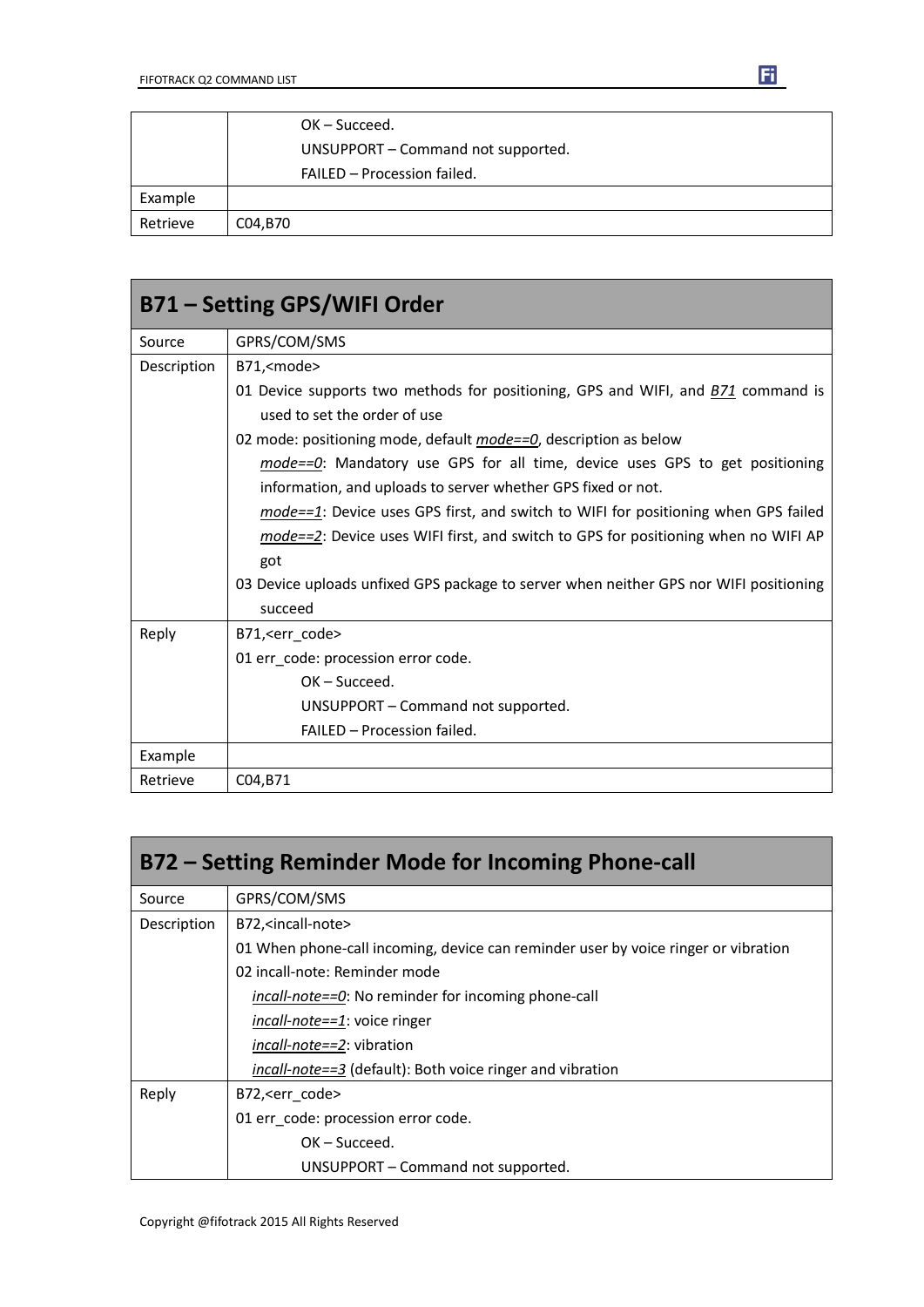|          | FAILED - Procession failed. |
|----------|-----------------------------|
| Example  |                             |
| Retrieve | C04, B72                    |

| <b>B73 - Setting SOS Dial Interval</b> |                                                                                            |  |
|----------------------------------------|--------------------------------------------------------------------------------------------|--|
| Source                                 | GPRS/COM/SMS                                                                               |  |
| Description                            | B73, <sos-interval></sos-interval>                                                         |  |
|                                        | 01 For some phones, voicemail answers incoming call when no person picks it up. It may     |  |
|                                        | cause device NO dialing the next SOS number. B73 command can be used to avoid              |  |
|                                        | this situation.                                                                            |  |
|                                        | 02 sos-interval: Interval of dialing SOS number, unit second, default 0. When the interval |  |
|                                        | time arrived, device hangs up the current number, and dials the next one.                  |  |
|                                        | 03 Setting proper sos-interval according to actual situation.                              |  |
| Reply                                  | B73, < err code >                                                                          |  |
|                                        | 01 err_code: procession error code.                                                        |  |
|                                        | $OK - Succeed.$                                                                            |  |
|                                        | UNSUPPORT – Command not supported.                                                         |  |
|                                        | FAILED - Procession failed.                                                                |  |
| Example                                |                                                                                            |  |
| Retrieve                               | C04, B73                                                                                   |  |

| <b>B90 - Restart Tracker or Module</b> |                                     |
|----------------------------------------|-------------------------------------|
| Source                                 | GPRS/COM/SMS                        |
| Description                            | B90, <select></select>              |
|                                        | 01 select: option                   |
|                                        | select==1: Restart device.          |
| Reply                                  | B90, <err code=""></err>            |
|                                        | 01 err_code: procession error code. |
|                                        | $OK - Succeed.$                     |
|                                        | UNSUPPORT - Command not supported.  |
|                                        | FAILED - Procession failed.         |
| Example                                | B90,1                               |
|                                        | 01 Restart device.                  |
| Retrieve                               | <b>UNSUPPORT</b>                    |

| <b>B91 – Setting Parameters to Default</b> |              |
|--------------------------------------------|--------------|
| Source                                     | GPRS/COM/SMS |
| Description                                | l B91        |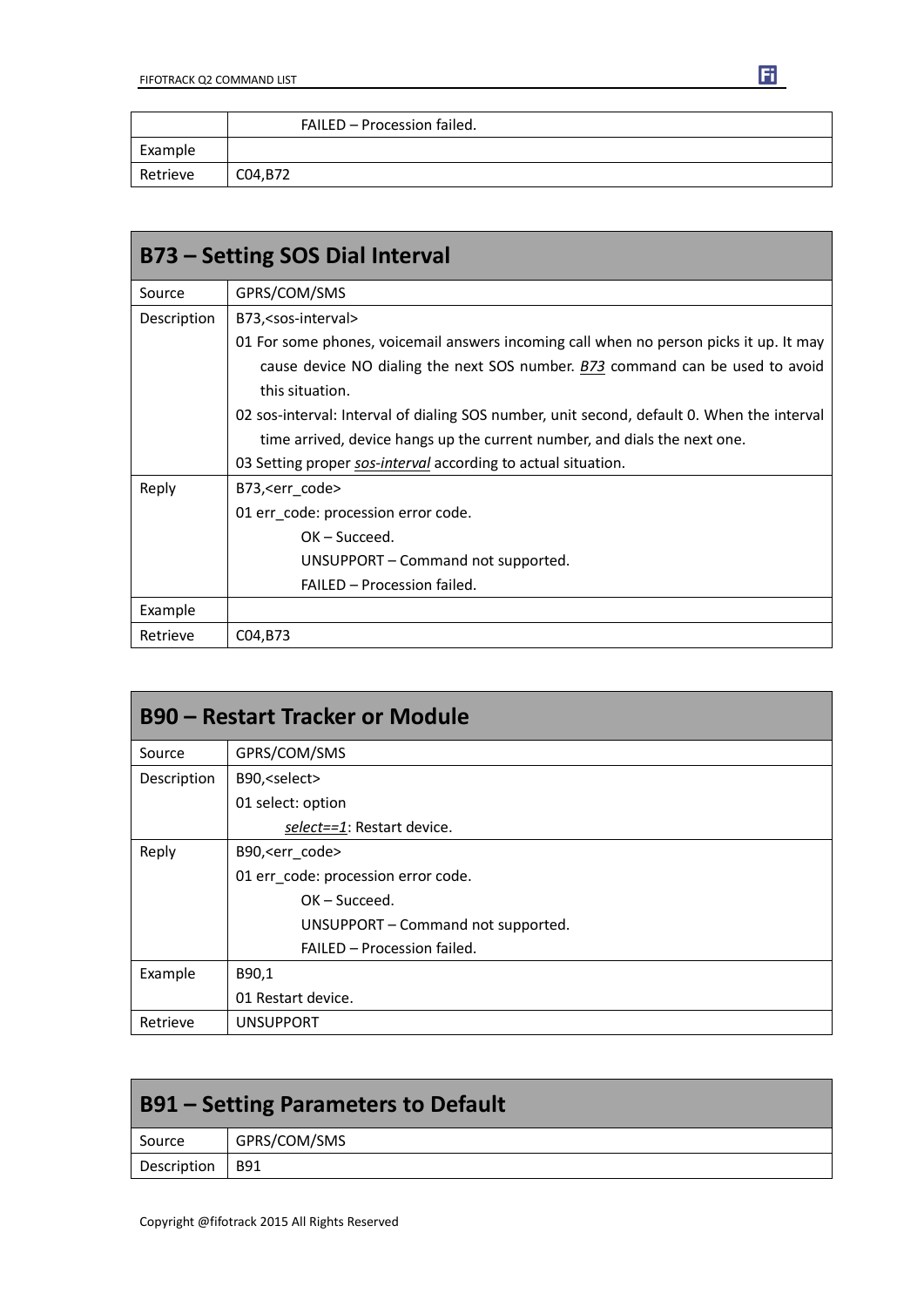|          | 01 After command is set, all system parameters (except SMS password) are set to<br>default. |
|----------|---------------------------------------------------------------------------------------------|
| Reply    | B91, <err code=""></err>                                                                    |
|          | 01 err code: procession error code.                                                         |
|          | $OK - Succeed.$                                                                             |
|          | UNSUPPORT - Command not supported.                                                          |
|          | FAILED - Procession failed.                                                                 |
| Example  | <b>B91</b>                                                                                  |
| Retrieve | <b>UNSUPPORT</b>                                                                            |

| B94 – Turn on/off LED Display |                                             |  |
|-------------------------------|---------------------------------------------|--|
| Source                        | GPRS/COM/SMS                                |  |
| Description                   | B94, <led-on></led-on>                      |  |
|                               | 01 led-on: 1--turn on LED, 0--turn off LED. |  |
|                               | 02 Default, led-on=1.                       |  |
| Reply                         | B94, <err code=""></err>                    |  |
|                               | 01 err code: procession error code.         |  |
|                               | $OK - Succeed.$                             |  |
|                               | UNSUPPORT – Command not supported.          |  |
|                               | FAILED - Procession failed.                 |  |
| Example                       | B94                                         |  |
|                               | 01 Set LED to default: turn on.             |  |
| Retrieve                      | C04, B94                                    |  |

| <b>B99 – OTA using FTP Server</b> |              |                                                                                                                                                                                |
|-----------------------------------|--------------|--------------------------------------------------------------------------------------------------------------------------------------------------------------------------------|
| Source                            | GPRS/COM/SMS |                                                                                                                                                                                |
| Description                       |              | B99, <file_name>,<option>,<ftp_address>,<ftp_port>,<ftp_loginid>,<ftp_loginpwd>,<apn< td=""></apn<></ftp_loginpwd></ftp_loginid></ftp_port></ftp_address></option></file_name> |
|                                   |              | >, <apn name="">,<apn pwd=""></apn></apn>                                                                                                                                      |
|                                   |              | 01 file name: file name for OTA, should be "xxx.bin" format                                                                                                                    |
|                                   |              | 02 option: option for OTA, when the field empty, using default setting                                                                                                         |
|                                   | option       | <b>Description</b>                                                                                                                                                             |
|                                   | 0(default)   | Normal OTA, tracker check whether <i>file name</i> match current version                                                                                                       |
|                                   |              | or not                                                                                                                                                                         |
|                                   | 1            | Mandatory OTA, tracker doesn't check file name                                                                                                                                 |
|                                   |              | 03 ftp address: FTP server address, default 47.88.17.17                                                                                                                        |
|                                   |              | 04 ftp port: FTP server port, default 21                                                                                                                                       |
|                                   |              | 05 ftp_loginid, ftp_loginpwd: FTP login user-name and password, when fields empty,                                                                                             |
|                                   |              | using default account on 47.88.17.17                                                                                                                                           |
|                                   |              | 06 apn, apn_name, apn_pwd: APN setting for FTP connection, default, tracker using the                                                                                          |
|                                   |              | same setting as <b>BO1</b> command                                                                                                                                             |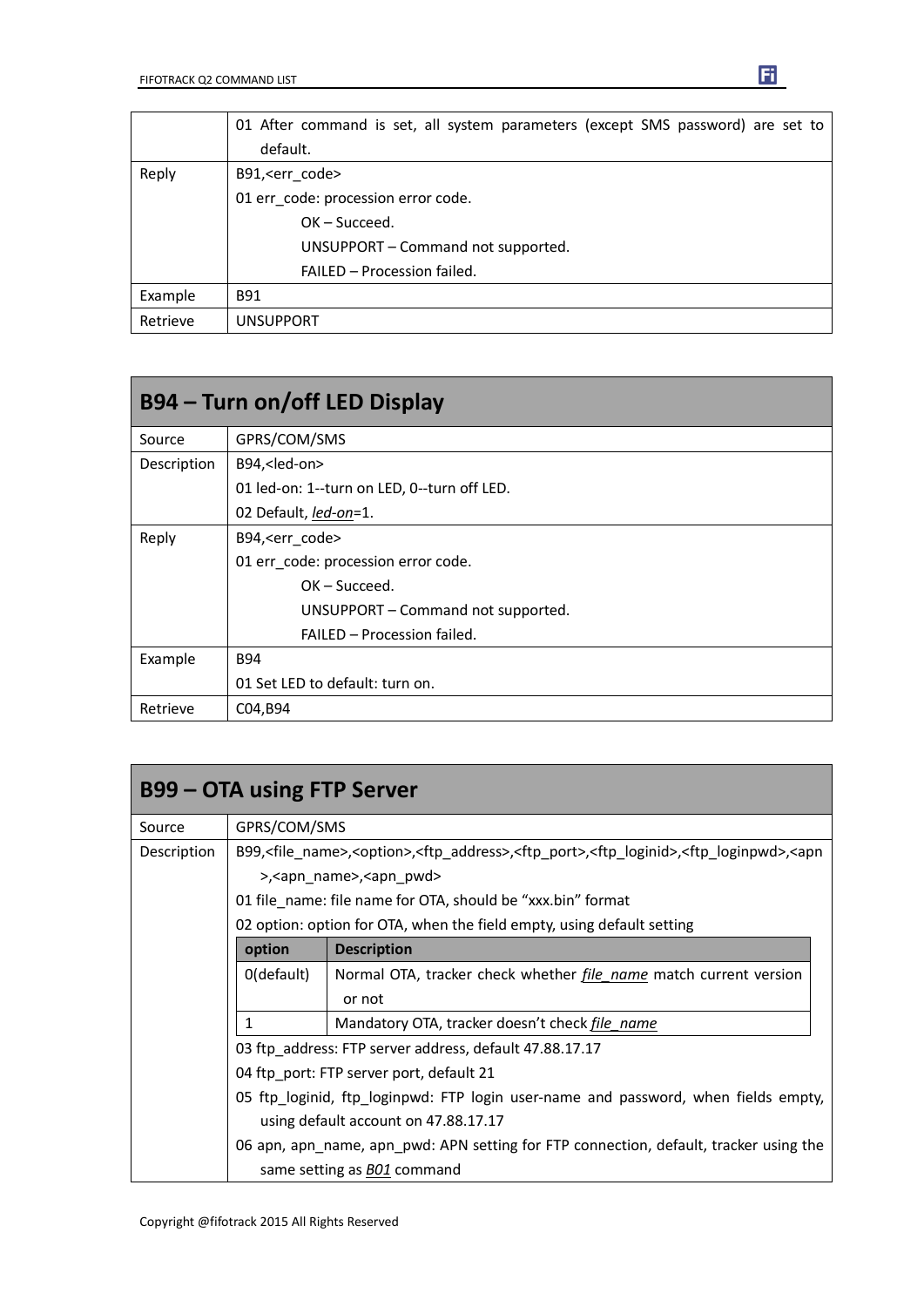|          | 07 After <b>B99</b> command received, tracker matches <i>file name</i> to current firmware version, |
|----------|-----------------------------------------------------------------------------------------------------|
|          | and starts OTA according to result                                                                  |
|          | 08 During OTA operation, tracker will disconnect from tracking server, stop timing                  |
|          | uploading/photographing.                                                                            |
|          | 09 The timeout for FTP OTA is 15mins, when exceed, tracker will restart automatically,              |
|          | and connect to tracking server                                                                      |
|          | 10 External power connection is needed during OTA operation, it is used for tracking                |
|          | reboot after OTA finished                                                                           |
| Reply    | B99, <err str=""></err>                                                                             |
|          | 01 err str: Error code, string format                                                               |
|          | "Invalid BIN file, <ver>" - file name doesn't match current firmware version,</ver>                 |
|          | while ver is the current firmware version                                                           |
|          | "No ext-pwr, Please Plug-in Charging Cable" - External power disconnect                             |
|          | "The Same Version" - file_name has the same version to current firmware                             |
|          | version                                                                                             |
|          | "B99, OK" - OTA start                                                                               |
| Example  | B99,Q2-V1.02.bin                                                                                    |
|          | 01 Start OTA, tracker will connect to 47.88.17.17:21, using default FTP account for file            |
|          | download                                                                                            |
|          |                                                                                                     |
|          | B99,Q2-V1.02.bin,1,120.24.95.123,9208,klone,klone@@2017                                             |
|          | 01 Start OTA, tracker will connect to 120.24.95.123:9208, and upgrade to "Q2-V1.02.bin"             |
|          | 02 The login name and password of FTP server is "klone" and "klone@@2017"                           |
| Retrieve |                                                                                                     |

| <b>C01 - Retrieve Position Information</b> |                                                                                                 |  |
|--------------------------------------------|-------------------------------------------------------------------------------------------------|--|
| Source                                     | COM/SMS/GPRS                                                                                    |  |
| Description                                | CO <sub>1</sub>                                                                                 |  |
|                                            | 01 After command is set, tracker sends a position message.                                      |  |
|                                            | 02 When alarm detected, tracker sends alarm SMS with C01 format automatically, to all           |  |
|                                            | SOS number(s).                                                                                  |  |
|                                            | 03 When command is sent via GPRS, tracker replies normal position data.                         |  |
| Reply                                      | When command is sent via GPRS, the replied data is normal position package.                     |  |
|                                            | When command is sent via SMS/COM                                                                |  |
|                                            | <sms_string_head>,yyyy-MM-dd hh:mm:ss,<gps_fix>,</gps_fix></sms_string_head>                    |  |
|                                            | http://maps.google.com/maps?q= <latitude>,<longitude>&amp;t=m</longitude></latitude>            |  |
|                                            | a sms_string_head: SMS head string, for normal position data, sms_string_head is                |  |
|                                            | empty; for alarm data, refer to Appendix-A for default string.                                  |  |
|                                            | b yyyy-MM-dd hh:mm:ss: current date & time, which is effected by <b>B14</b> command<br>setting. |  |
|                                            | e gps_fix: GPS signal status, 'A'-fixed, 'V'-not fixed.                                         |  |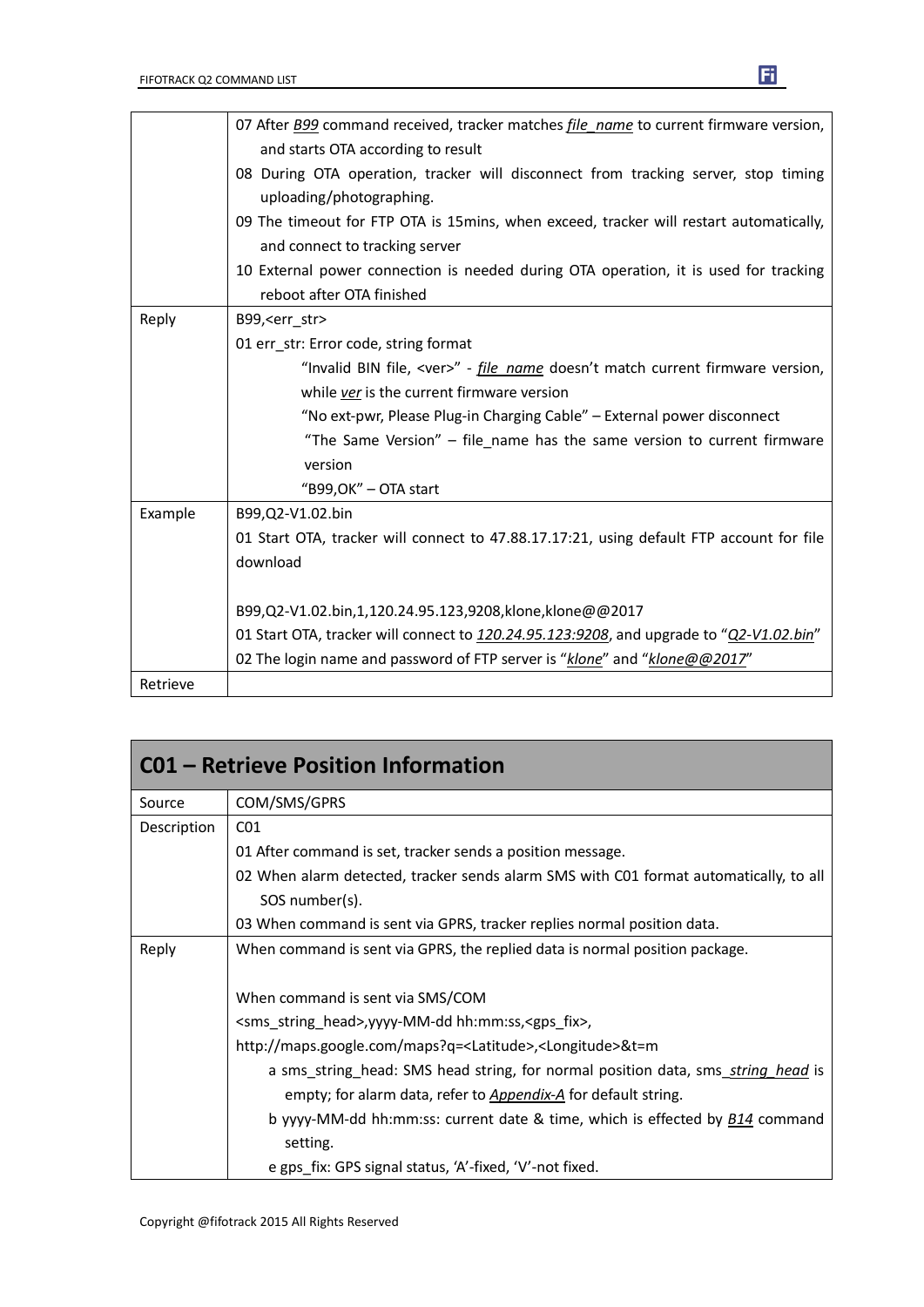|          | g Latitude, Longitude: Latitude and longitude of last position point.                                   |
|----------|---------------------------------------------------------------------------------------------------------|
| Example  | Command: C01<br>Reply: 2021-06-29 06:12:50,V,<br>http://maps.google.com/maps?q=22.643138,114.018001&t=m |
| Retrieve | <b>UNSUPPORT</b>                                                                                        |

| CO2 – Retrieve Firmware/Hardware Version, SN, IMEI |                                                                |  |
|----------------------------------------------------|----------------------------------------------------------------|--|
| Source                                             | GPRS/COM/SMS                                                   |  |
| Description                                        | CO <sub>2</sub>                                                |  |
| Reply                                              | Uploading data format:                                         |  |
|                                                    | C02, <imei>,<sn>,<fw ver="">,<hw ver=""></hw></fw></sn></imei> |  |
|                                                    | 01 IMEI: IMEI of tracker.                                      |  |
|                                                    | 02 SN: Serial number of tracker.                               |  |
|                                                    | 03 fw ver: Firmware version.                                   |  |
|                                                    | 04 hw ver: Hardware version.                                   |  |
| Example                                            | CO <sub>2</sub>                                                |  |
| Retrieve                                           | <b>UNSUPPORT</b>                                               |  |

| <b>CO3 - Retrieve Supply Power Status</b> |                                                                                     |  |  |  |  |
|-------------------------------------------|-------------------------------------------------------------------------------------|--|--|--|--|
| Source                                    | GPRS/COM/SMS                                                                        |  |  |  |  |
| Description                               | CO <sub>3</sub>                                                                     |  |  |  |  |
| Reply                                     | Uploading data format:                                                              |  |  |  |  |
|                                           | C03, < bat v>, < bat percentage>[, charging]                                        |  |  |  |  |
|                                           | 01 bat v: Voltage of internal battery.                                              |  |  |  |  |
|                                           | 02 bat percentage: Percentage of internal battery capacity.                         |  |  |  |  |
|                                           | 03 charging: The field is used to indicate the charging status. When charging cable |  |  |  |  |
|                                           | plug-in, this field is "Charging"; When cable plug-out, the field is empty          |  |  |  |  |
| Example                                   | CO <sub>3</sub>                                                                     |  |  |  |  |
|                                           | Reply: C03,3.80,50%, Charging                                                       |  |  |  |  |
| Retrieve                                  | <b>UNSUPPORT</b>                                                                    |  |  |  |  |

| <b>CO4 – Retrieve Parameter Setting</b> |                                                                     |  |  |
|-----------------------------------------|---------------------------------------------------------------------|--|--|
| Source                                  | GPRS/COM/SMS                                                        |  |  |
| Description                             | C04, <cmd-code>,<query_para></query_para></cmd-code>                |  |  |
|                                         | 01 cmd-code: Command code to be retrieved.                          |  |  |
|                                         | 02 query_para: Query parameter; refer to chapters above for detail. |  |  |
| Reply                                   | C04, <cmd>,<cmd-para></cmd-para></cmd>                              |  |  |

 $\mathbf{F}$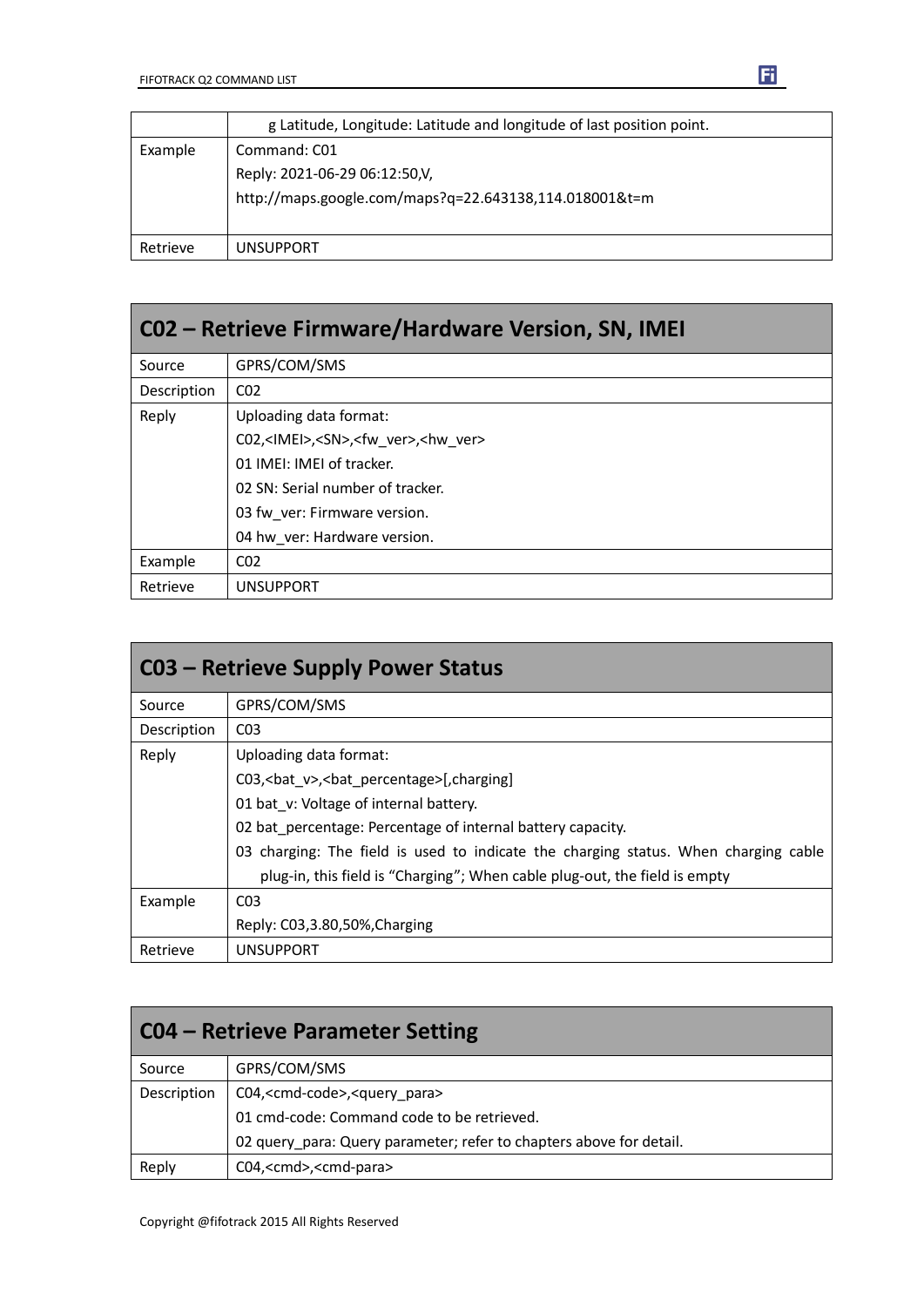|          | 01 cmd-code: The same as sending command.                                   |  |  |  |  |  |
|----------|-----------------------------------------------------------------------------|--|--|--|--|--|
|          | 02 cmd-para: Retrieved parameter string, the same format as setting command |  |  |  |  |  |
|          | described in the above chapters.                                            |  |  |  |  |  |
| Example  | Refer to chapters above.                                                    |  |  |  |  |  |
| Retrieve | <b>UNSUPPORT</b>                                                            |  |  |  |  |  |

| C06 – Retrieve Basic Information of Tracker |                                                                                                                                                 |  |  |  |
|---------------------------------------------|-------------------------------------------------------------------------------------------------------------------------------------------------|--|--|--|
| Source                                      | GPRS/COM/SMS                                                                                                                                    |  |  |  |
| Description                                 | C <sub>06</sub>                                                                                                                                 |  |  |  |
|                                             | 01 Retrieve basic information of tracker in batch                                                                                               |  |  |  |
|                                             | 02 The command is commonly used for GPRS linkage lost debug                                                                                     |  |  |  |
| Reply                                       | C06, <gid>,<ip>:<port>,<tcp udp="">;APN:<apn>,<apn_user>,<apn_pwd>;BAT:<br/>&gt;bat_v&gt;;B0</apn_pwd></apn_user></apn></tcp></port></ip></gid> |  |  |  |
|                                             | 3: <base int=""/> , <stop int="">;<moving stop="">;B71:<mode>;Cache:<cache-num></cache-num></mode></moving></stop>                              |  |  |  |
|                                             | 01 GID: Tracker ID for GPRS data, default IMEI                                                                                                  |  |  |  |
|                                             | 02 ip, port: Server setting in tracker                                                                                                          |  |  |  |
|                                             | 03 TCP/UDP: Transport protocol setting, string, value "TCP" or "UDP"                                                                            |  |  |  |
|                                             | 04 apn, apn user, apn pwd: APN setting in tracker, which can be set using B01 command                                                           |  |  |  |
|                                             | 05 bat v: Voltage of internal battery, unit V                                                                                                   |  |  |  |
|                                             | 06 base int, stop int: GPRS uploading interval, which is the same as B03 setting                                                                |  |  |  |
|                                             | 07 Moving/STOP: Current motion status, string, value "Moving" or "STOP"                                                                         |  |  |  |
|                                             | 08 mode: WIFI/GPS positioning mode, refer to <b>B71</b> command for detail                                                                      |  |  |  |
|                                             | 09 cache-num: Saved GPRS blind data num, which Is not sent, and will be sent when                                                               |  |  |  |
|                                             | <b>GPRS</b> connected                                                                                                                           |  |  |  |
| Example                                     | Command: C06                                                                                                                                    |  |  |  |
|                                             | Reply:                                                                                                                                          |  |  |  |
|                                             | C06,863921032078944,173.212.241.52:10502,TCP;APN:CMNET,,;BAT:3.93V;B03:30,600;S                                                                 |  |  |  |
|                                             | top;B71:0;Cache:0                                                                                                                               |  |  |  |
| Retrieve                                    | <b>UNSUPPORT</b>                                                                                                                                |  |  |  |

| S09 – Setting GPRS Heartbeat Interval |                                                                                               |  |  |  |  |
|---------------------------------------|-----------------------------------------------------------------------------------------------|--|--|--|--|
| Source                                | GPRS/COM/SMS                                                                                  |  |  |  |  |
| Description                           | S09, <moving-interval>,<stop-interval></stop-interval></moving-interval>                      |  |  |  |  |
|                                       | 01 Heartbeat package is independent from normal GPRS position one                             |  |  |  |  |
|                                       | 02 moving-interval: Heartbeat interval for moving status, unit s, default 0s                  |  |  |  |  |
|                                       | 03 stop interval: Heartbeat interval for stop status, unit s, default 0s                      |  |  |  |  |
|                                       | 04 When moving-interval==0 or stop-interval==0, heartbeat disabled for corresponding          |  |  |  |  |
|                                       | status                                                                                        |  |  |  |  |
|                                       | When <i>stop-interval</i> field empty, <i>stop-interval</i> is set to the same value as<br>05 |  |  |  |  |
|                                       | moving-interval                                                                               |  |  |  |  |
|                                       | 03 Heartbeat data will not be saved to blind buffer; When new heartbeat package               |  |  |  |  |
|                                       | generated, old and unsent one will be discarded                                               |  |  |  |  |

 $\mathbf{E}$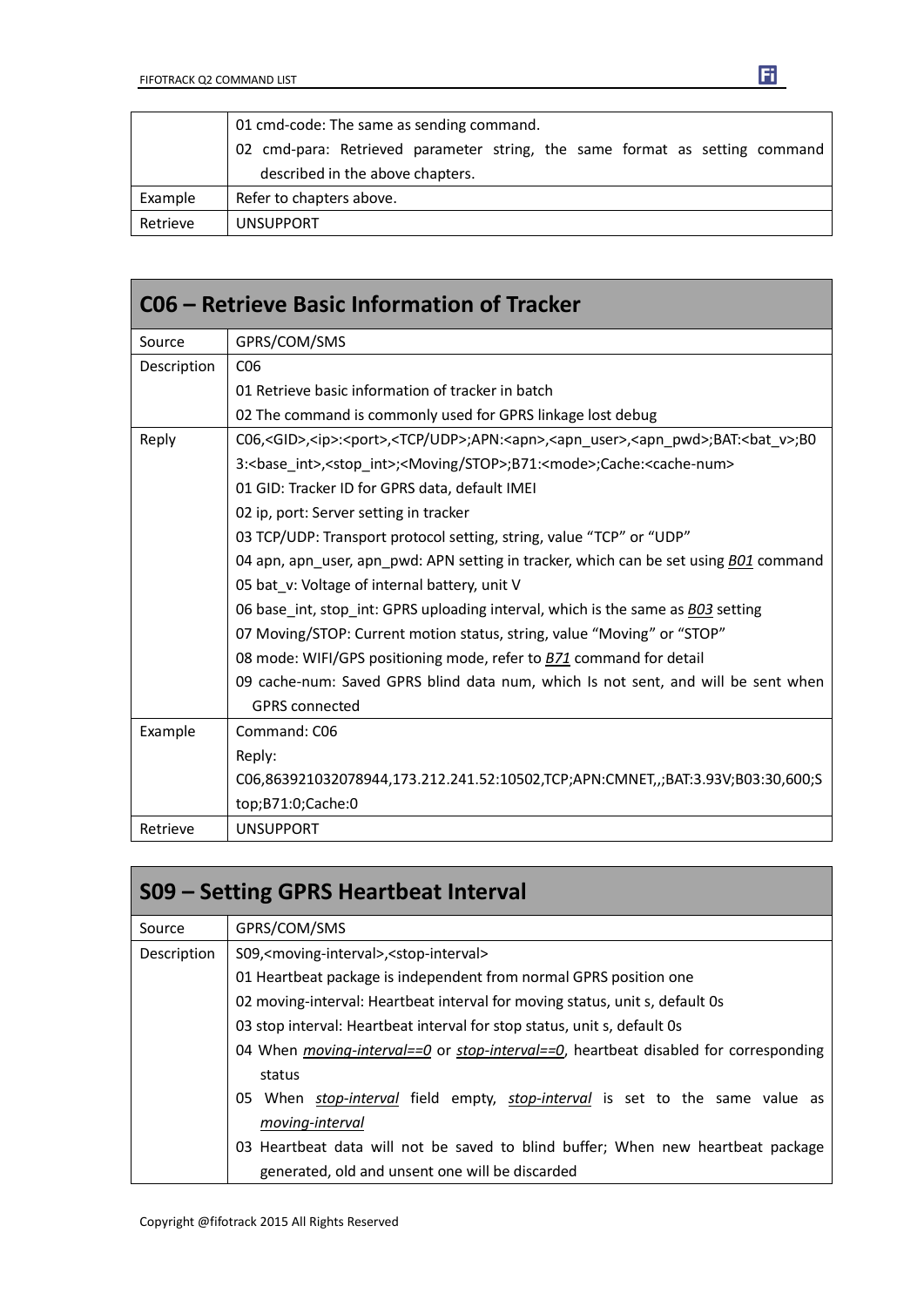| Reply    | S09, <err code=""></err>                                                                                |  |  |  |  |
|----------|---------------------------------------------------------------------------------------------------------|--|--|--|--|
|          | 01 err code: procession error code.                                                                     |  |  |  |  |
|          | $OK - Succeed.$                                                                                         |  |  |  |  |
|          | UNSUPPORT – Command not supported.                                                                      |  |  |  |  |
|          | FAILED - Procession failed.                                                                             |  |  |  |  |
| Example  | S09,60                                                                                                  |  |  |  |  |
|          | 01 Set both <i>moving-interval</i> and <i>stop-interval</i> to 60s, tracker uploads heartbeat every 60s |  |  |  |  |
|          | for all time                                                                                            |  |  |  |  |
|          |                                                                                                         |  |  |  |  |
|          | S09,60,0                                                                                                |  |  |  |  |
|          | 01 Set <i>moving-interval</i> to 60s, and <i>stop-interval</i> to 0s, tracker uploads heartbeat every   |  |  |  |  |
|          | 60s when moving, and stops uploading for stop status                                                    |  |  |  |  |
| Retrieve | C04, S09                                                                                                |  |  |  |  |

Ei